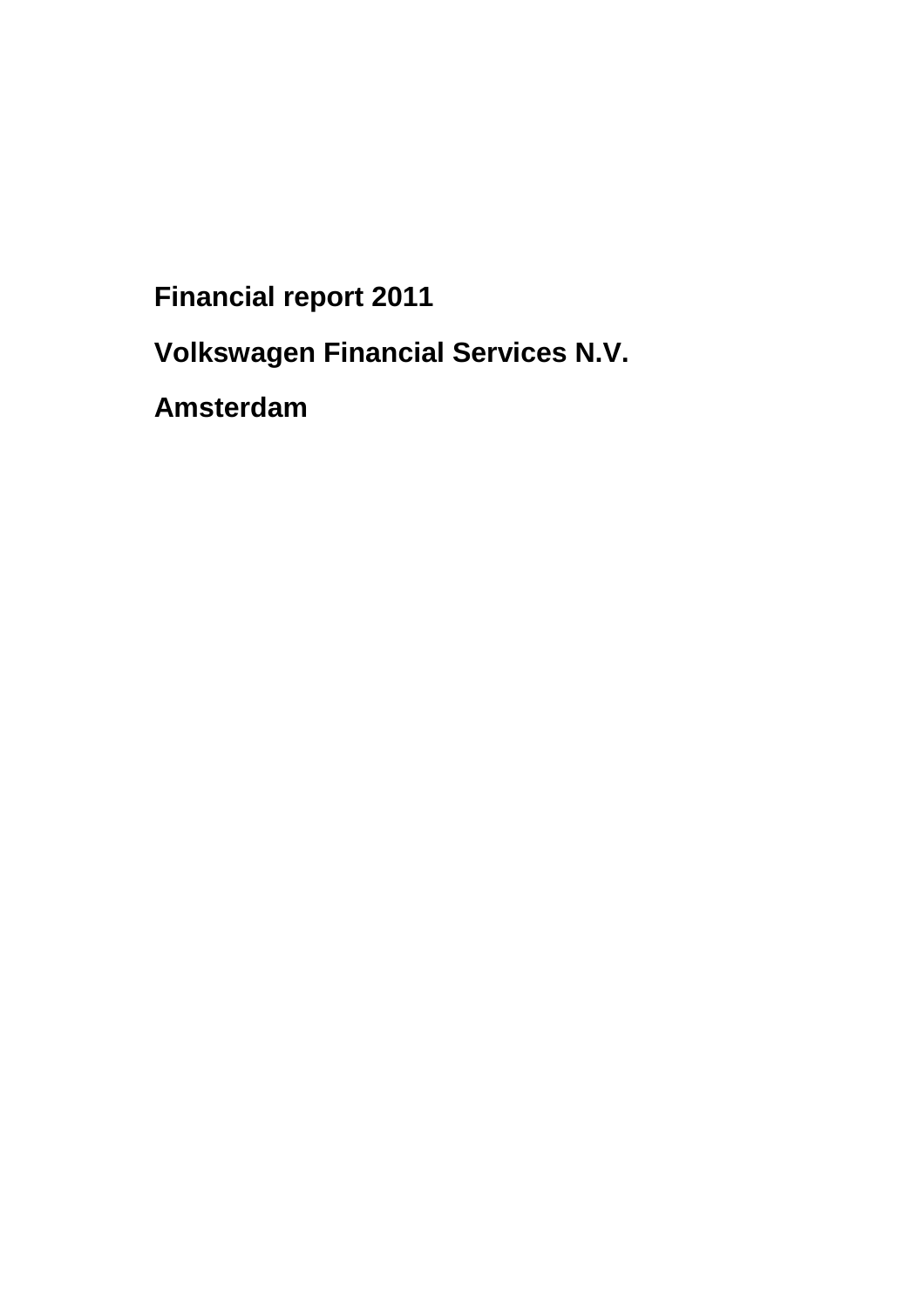# **Contents**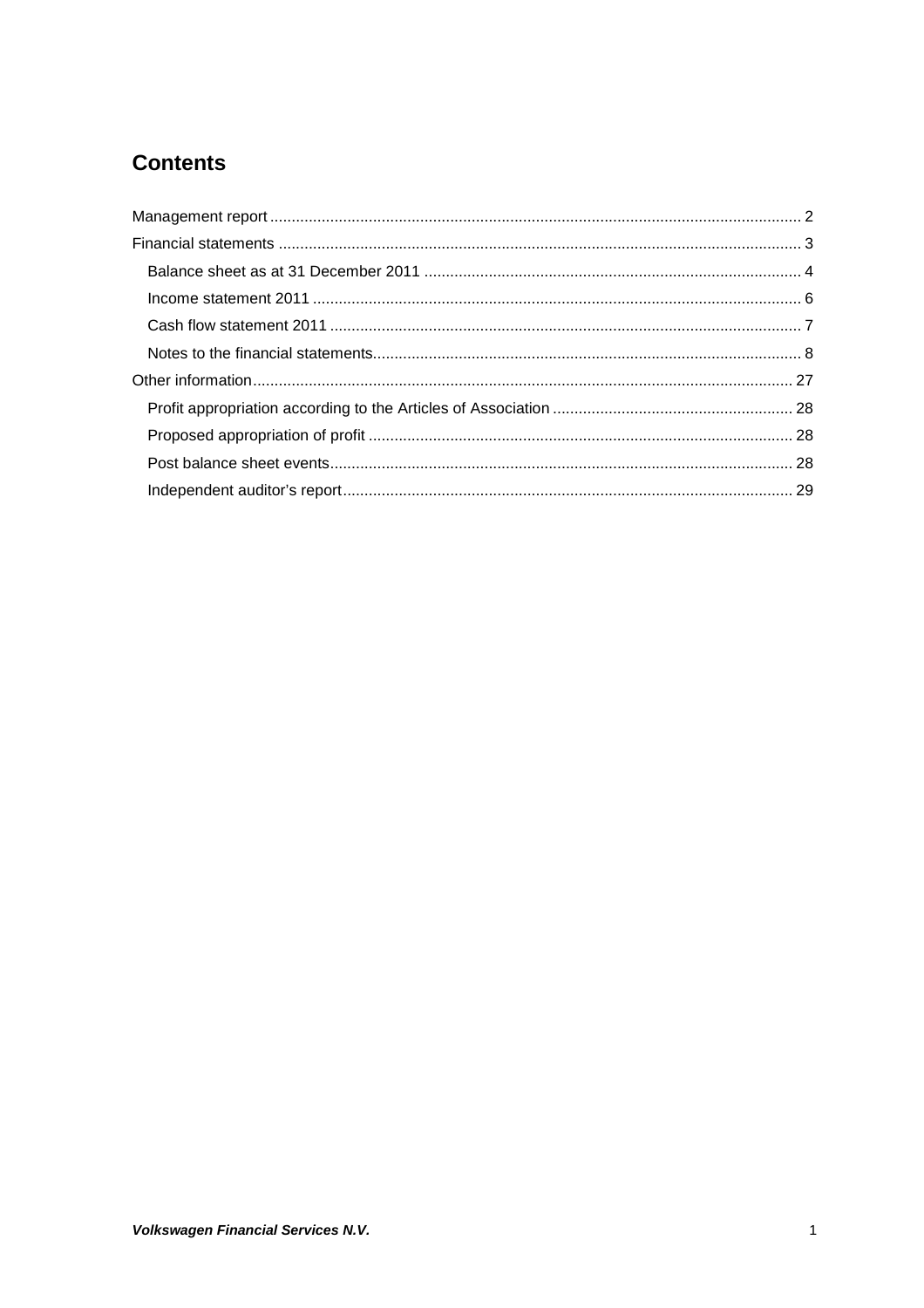# **Management report**

Volkswagen Financial Services N.V. ('FSNV' or 'the company') is one of the funding vehicles of Volkswagen Financial Services AG, Brunswick, Germany (FSAG) and its subsidiaries. FSNV raises funds from the capital markets by issuing notes and lends the proceeds on to group and joint venture companies. Basis for the issuing activities are the EUR 18 billion Debt Issuance Programme that adheres to the European Prospective Directive Standards and a EUR 10 billion Commercial Paper Programme. Both programmes are updated regularly. All issues are guaranteed by the mother company FSAG. Therefore, the FSNV rating by Moody's and Standard & Poor's is derived from the FSAG rating. According to Moody's FSAG's rating is set to P-2 (short-term) and A3 (long-term) with a positive outlook. Standard & Poor's assessed FSAG's creditworthiness as A-2 (short-term) and A- (long-term) with a stable outlook.

Besides these programmes FSNV can utilise a couple of uncommitted revolving credit facilities with international banks. This gives more flexibility in providing the Volkswagen group with small volumes and/or frequent tranches of funds if required.

The financing activities are carried out in different currencies and interest terms. To avoid currency and interest risks, the company concludes interest and currency swaps. The currency and interest rate exposures during and at the end of 2011 resulting from financing activities were within the limits approved by the Supervisory Board.

In 2011 FSNV placed issues under the DIP Programme with a total EUR equivalent volume of 2 billion (2010: 783 million), and under the CP Programme with a total EUR equivalent volume of 2.3 billion (2010: 667 million). The proceeds of these issues have been granted to the Volkswagen Financial Services group companies.

To strengthen FSNV`s position as a group financing company FSAG decided to increase the capital reserve by contributing EUR 375 million in cash during the year. FSNV used these funds to finance Volkswagen group companies in Brazil (300 million) and Australia (75 million).

FSNV redeemed DIP issues with a total EUR equivalent volume of 604 million (2010: 822 million) and CP issues with a total EUR equivalent volume of 2.4 billion (2010: 225 million).

The main business risks of FSNV are the interest rate risk, currency risk, liquidity risk and the credit risk. The Supervisory Board has set limits to restrict those risks. FSNV uses adequate tools to assess and to monitor these risks. In 2011 no excesses in limits occurred. Further information on the risk management of the company is included in note 4 to the financial statements.

Due to higher issuing activities and the increase of the capital reserve mentioned above FSNV's business volume increased by EUR 1,846 million to EUR 4,979 million. Consequently interest result increased by EUR 15.3 million to EUR 22.2 million. The result after taxes adds up to EUR 16.8 million (2010: EUR 4.5 million).

According to a long-term business strategy the Volkswagen Financial Services group plans to develop new markets and to improve its competitive position in the old markets. Considering this background we expect a further extension in business volume for 2012. Taking into account the expected growth in business volume and the increase of the capital reserves, results are expected to be on a higher level than in previous years.

Amsterdam, 13 March 2012 **Constanting Constanting Constanting Constanting Constanting Constanting Constanting Constanting Constanting Constanting Original signed by a set of the constanting of the constanting Constanting C** 

Frank Mitschke, Managing Director

*Volkswagen Financial Services N.V.* 2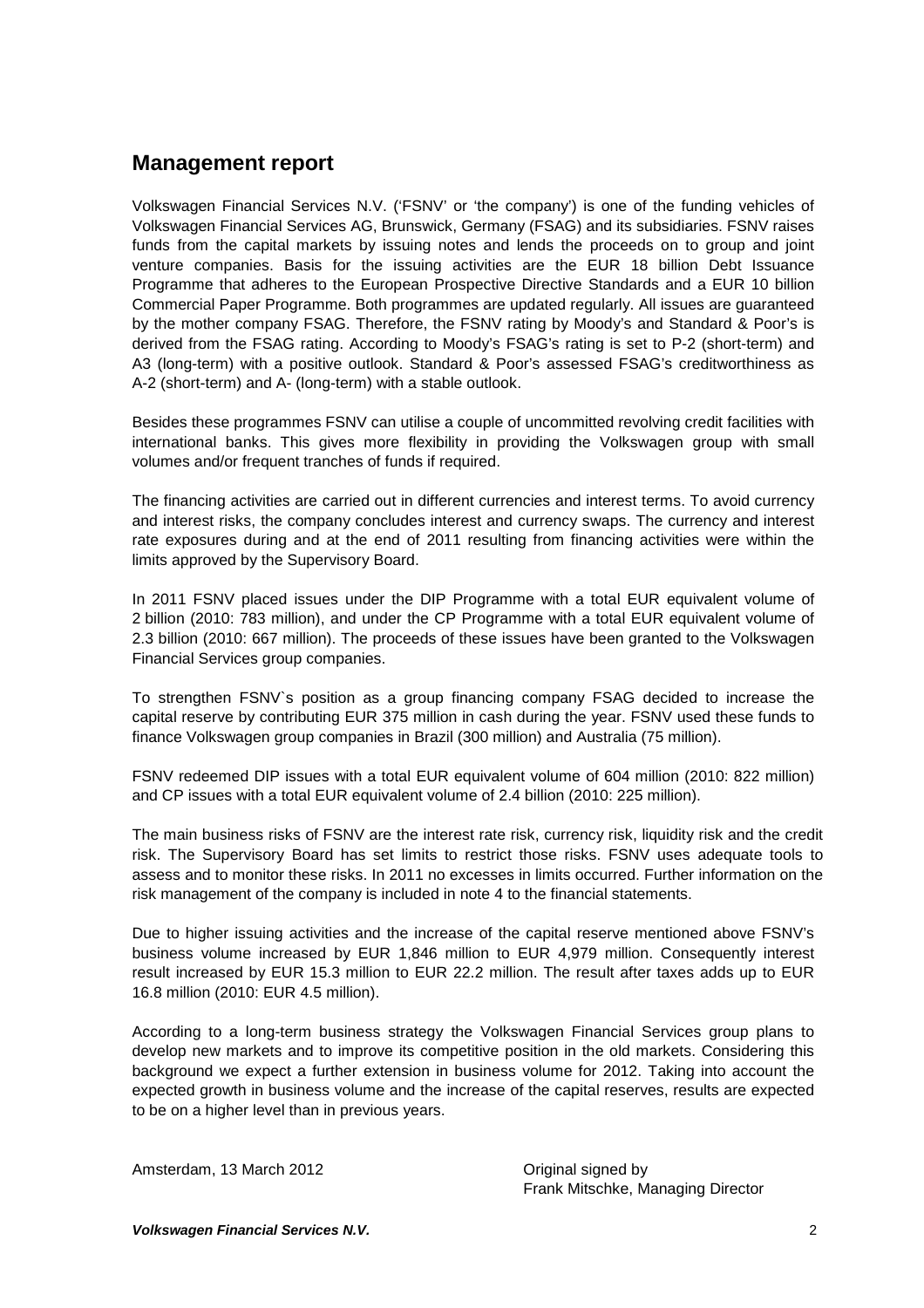**Financial statements**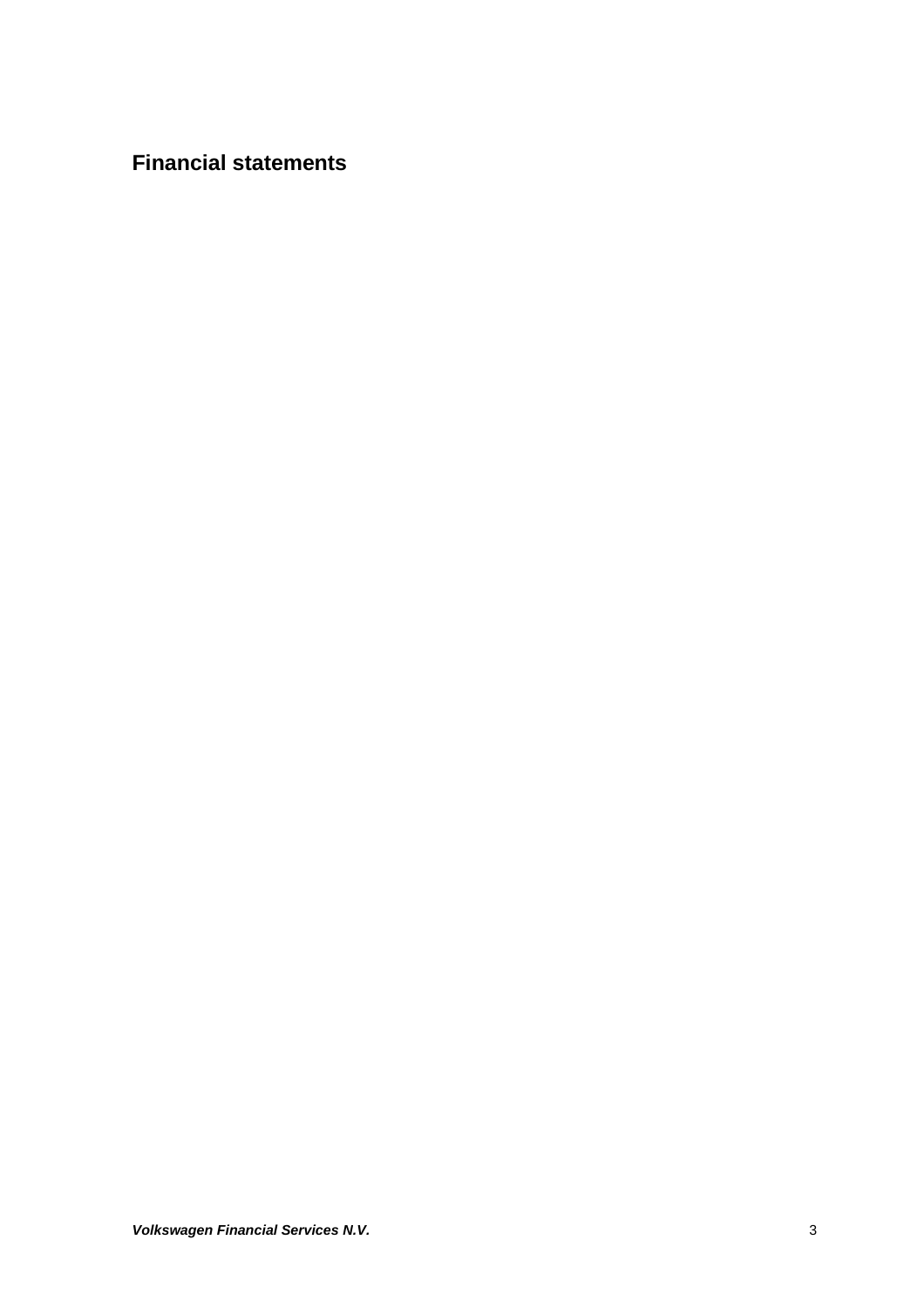# **Balance sheet as at 31 December 2011**

# **(after proposed appropriation of profit)**

|                                                          |         |                 | 31 December 2011 |                 | 31 December 2010 |
|----------------------------------------------------------|---------|-----------------|------------------|-----------------|------------------|
| Assets                                                   | Ref.    | <b>EUR'000</b>  | <b>EUR'000</b>   | <b>EUR'000</b>  | EUR'000          |
| <b>Fixed assets</b>                                      |         |                 |                  |                 |                  |
| Tangible fixed assets                                    | 5       | 1               |                  |                 |                  |
| Financial fixed assets:<br>Shares in participations      | 6       | 1               |                  | 1               |                  |
| Loans to Volkswagen group                                |         |                 |                  |                 |                  |
| companies<br>Loans to joint ventures of the              |         | 1,914,932       |                  | 1,615,792       |                  |
| Volkswagen group                                         |         | 153,212         |                  | 81,839          |                  |
| Loans to external parties<br>Receivables due from        |         |                 |                  | 500             |                  |
| Volkswagen group companies                               |         |                 |                  | 1,171           |                  |
| Prepaid and deferred charges                             |         | 2,562           |                  | 192             |                  |
| <b>Total fixed assets</b>                                |         |                 | 2,070,708        |                 | 1,699,495        |
| <b>Current assets</b>                                    |         |                 |                  |                 |                  |
| Receivables due from<br>Volkswagen group companies       | 7       | 2,140,529       |                  | 918,579         |                  |
| Receivables due from joint<br>ventures of the Volkswagen |         |                 |                  |                 |                  |
| group                                                    | 7       | 728,796         |                  | 499,178         |                  |
| Loans to external parties                                | 8       | 500             |                  |                 |                  |
| Other assets<br>Prepaid and deferred charges             | 9<br>10 | 30,332<br>6,736 |                  | 14,006<br>1,399 |                  |
| Cash at banks and in hand                                |         | 1,793           |                  | 364             |                  |
| <b>Total current assets</b>                              |         |                 | 2,908,686        |                 | 1,433,526        |
|                                                          |         |                 |                  |                 |                  |
| <b>Total assets</b>                                      |         |                 | 4,979,394        |                 | 3,133,021        |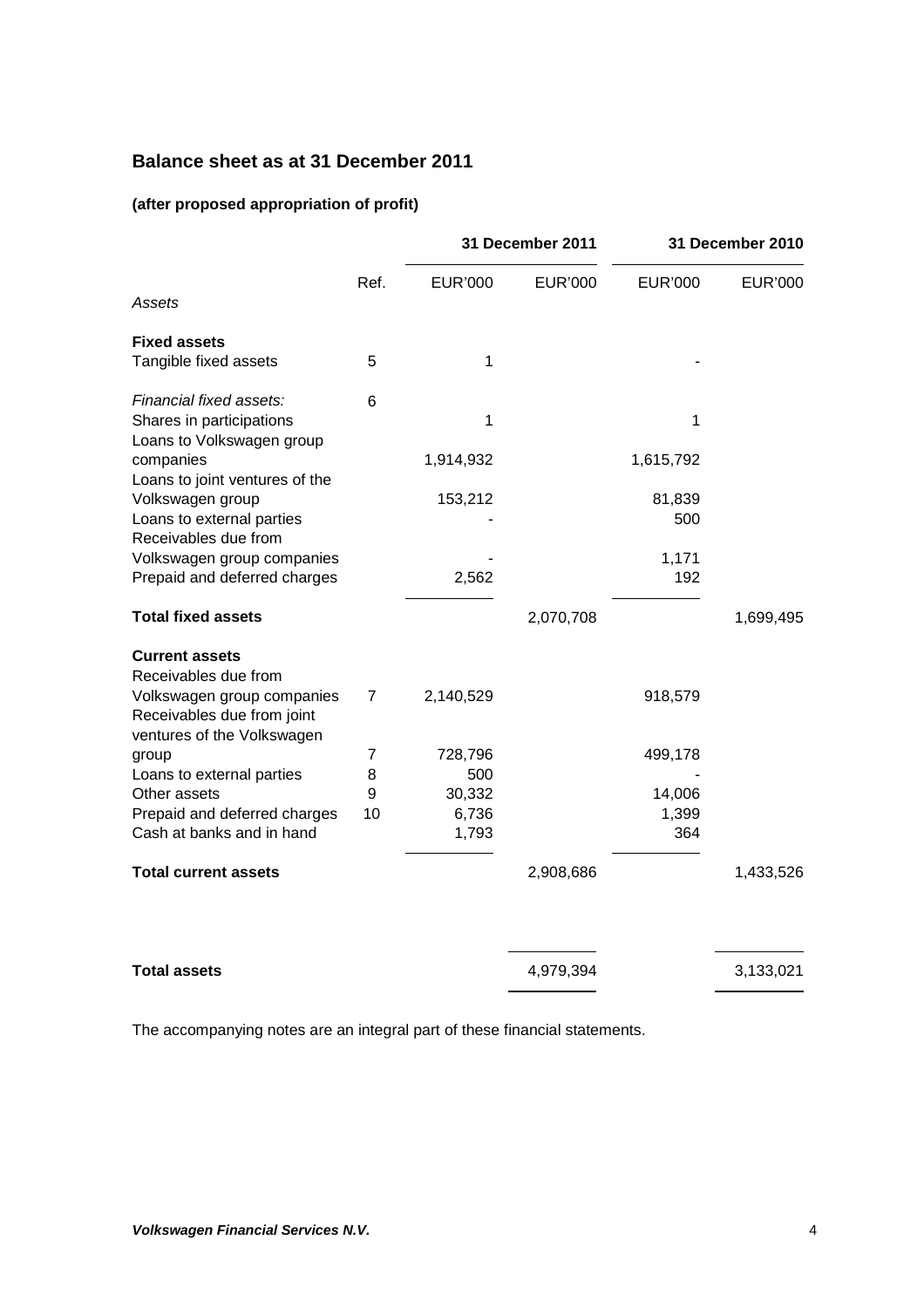|                                         |      |                | 31 December 2011 |                | 31 December 2010 |
|-----------------------------------------|------|----------------|------------------|----------------|------------------|
|                                         | Ref. | <b>EUR'000</b> | <b>EUR'000</b>   | <b>EUR'000</b> | EUR'000          |
| Shareholder's equity and<br>liabilities |      |                |                  |                |                  |
| <b>Shareholder's equity</b>             | 11   |                |                  |                |                  |
| Share capital                           |      | 454            |                  | 454            |                  |
| Share premium reserve                   |      | 853,000        |                  | 478,000        |                  |
| Retained earnings                       |      | 45,807         |                  | 28,971         |                  |
| <b>Total shareholder's equity</b>       |      |                | 899,261          |                | 507,425          |
| <b>Long-term liabilities</b>            | 12   |                |                  |                |                  |
| <b>Bonds</b>                            |      | 1,322,562      |                  | 771,751        |                  |
| Liabilities to Volkswagen group         |      |                |                  |                |                  |
| companies                               | 12   | 162,905        |                  | 462,919        |                  |
| Deferred income                         |      | 2,473          |                  | 244            |                  |
| <b>Total long-term liabilities</b>      |      |                | 1,487,940        |                | 1,234,914        |
| <b>Current liabilities</b>              | 13   |                |                  |                |                  |
| <b>Bonds</b>                            |      | 1,469,406      |                  | 594,092        |                  |
| Commercial papers                       |      | 500,000        |                  | 572,000        |                  |
| Liabilities to banks                    |      |                |                  | 10,051         |                  |
| Liabilities to Volkswagen group         |      |                |                  |                |                  |
| companies                               | 13   | 572,244        |                  | 193,338        |                  |
| <b>Other liabilities</b>                |      | 41,204         |                  | 19,345         |                  |
| Deferred income                         |      | 2,623<br>21    |                  | 260<br>34      |                  |
| Trade payables<br>Current income tax    |      | 4,780          |                  | 464            |                  |
| <b>Accrued liabilities</b>              |      | 198            |                  | 414            |                  |
| Withholding tax                         |      | 1,717          |                  | 684            |                  |
|                                         |      |                |                  |                |                  |
| <b>Total current liabilities</b>        |      |                | 2,592,193        |                | 1,390,682        |
| Total shareholder's equity              |      |                |                  |                |                  |
| and liabilities                         |      |                | 4,979,394        |                | 3,133,021        |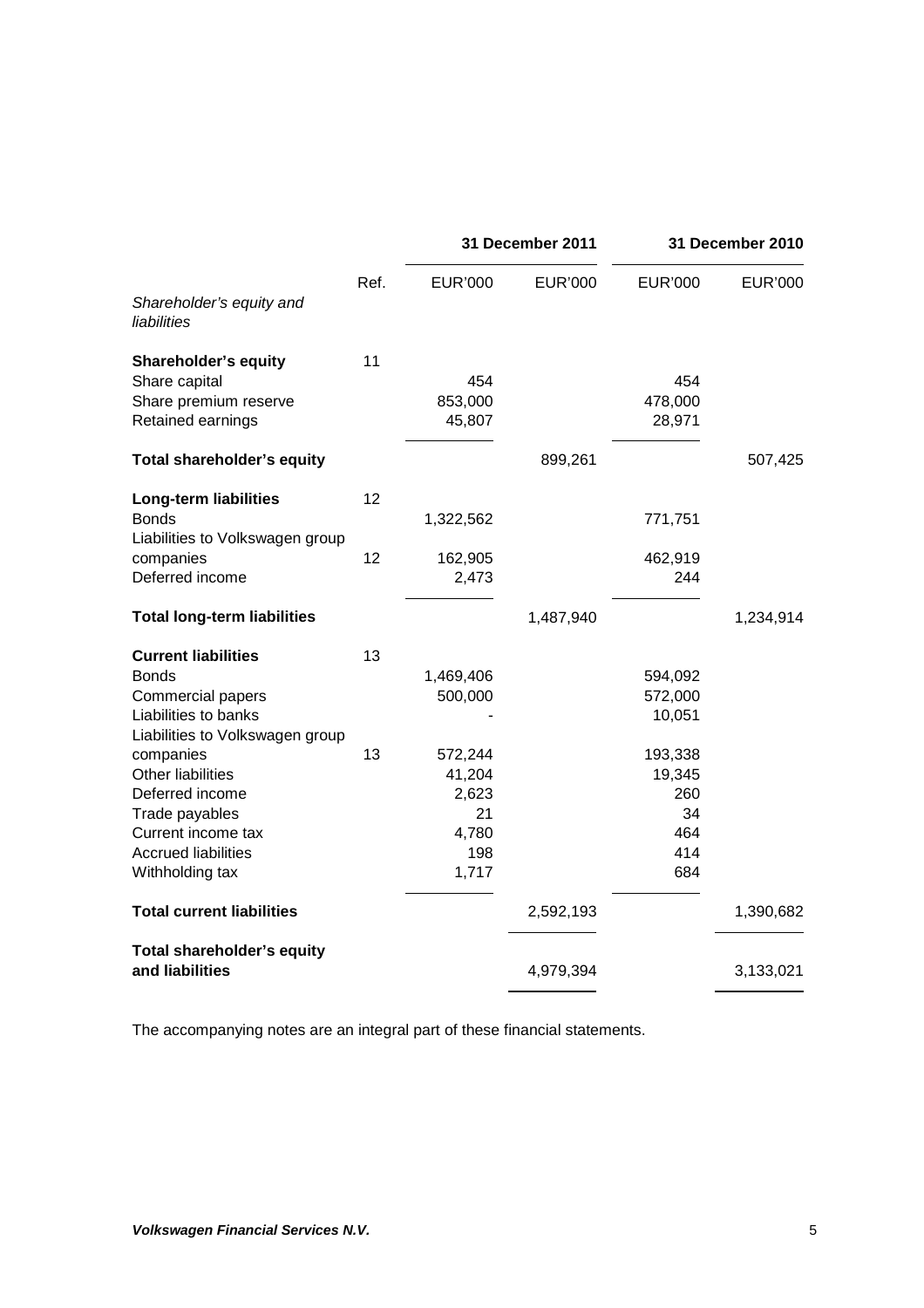# **Income statement 2011**

|                                                        |      |                | 2011           |                | 2010           |
|--------------------------------------------------------|------|----------------|----------------|----------------|----------------|
|                                                        | Ref. | <b>EUR'000</b> | <b>EUR'000</b> | <b>EUR'000</b> | <b>EUR'000</b> |
| <b>Income</b>                                          |      |                |                |                |                |
| Interest and similar income                            | 14   | 115,191        |                | 71,916         |                |
| Other operating income                                 | 15   | 2              |                | 15             |                |
| <b>Total income</b>                                    |      |                | 115,193        |                | 71,931         |
| <b>Expenses</b>                                        |      |                |                |                |                |
| Interest and similar expenses                          | 14   | (92, 974)      |                | (64, 984)      |                |
| Other operating expenses<br>General and administrative | 16   | (22)           |                | (14)           |                |
| expenses<br>Depreciation and amortisation              | 17   | (830)          |                | (831)          |                |
| expenses                                               | 18   |                |                | (3)            |                |
| <b>Total expenses</b>                                  |      |                | (93, 826)      |                | (65, 832)      |
| <b>Result before taxation</b>                          |      |                | 21,367         |                | 6,099          |
| <b>Taxation</b>                                        | 23   |                | (4,531)        |                | (1,550)        |
| <b>Result after taxation</b>                           |      |                | 16,836         |                | 4,549          |
|                                                        |      |                |                |                |                |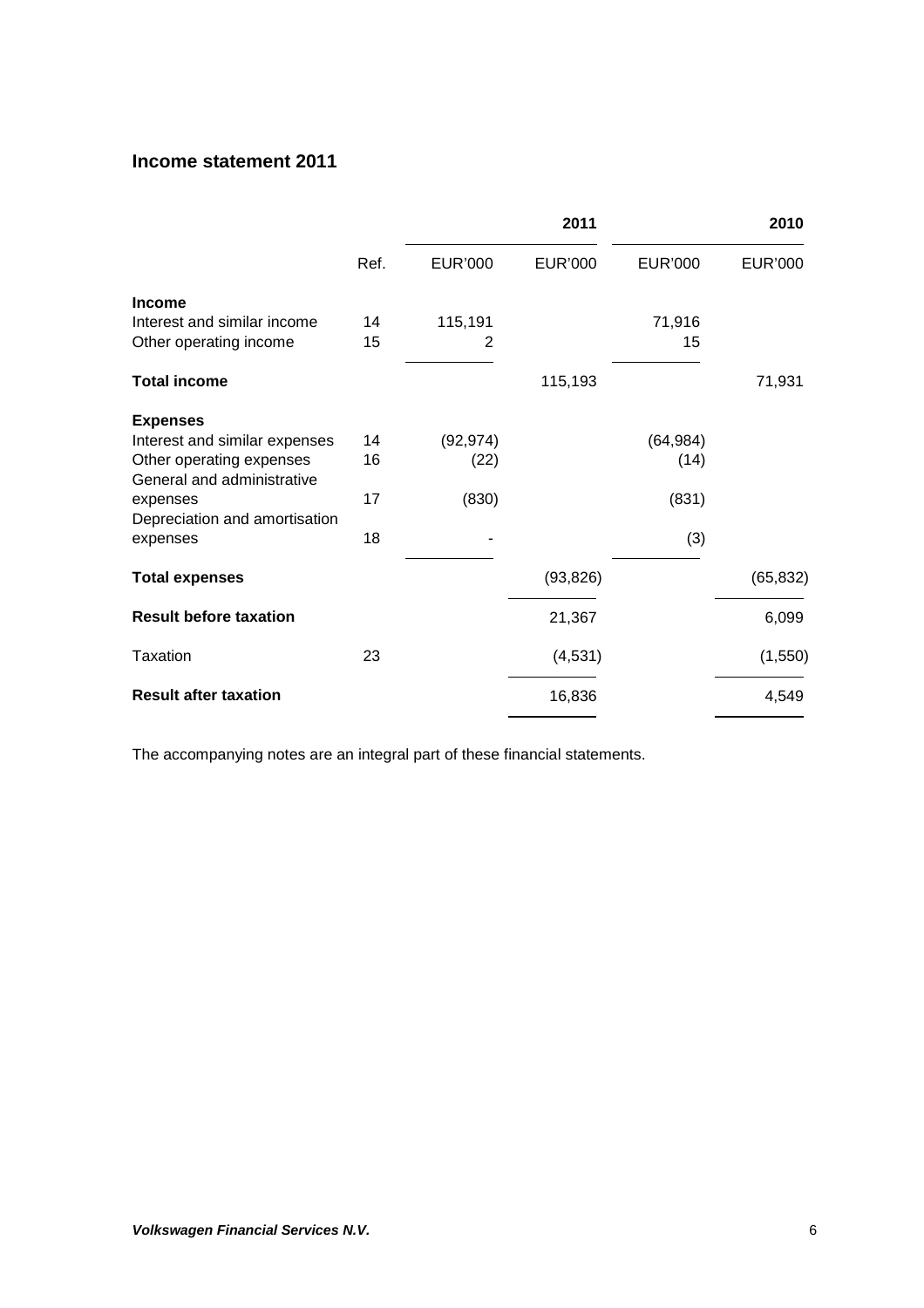# **Cash flow statement 2011**

|                                        |          |                | 2011           |                | 2010           |
|----------------------------------------|----------|----------------|----------------|----------------|----------------|
|                                        | Ref.     | <b>EUR'000</b> | <b>EUR'000</b> | <b>EUR'000</b> | <b>EUR'000</b> |
| Cash flow from operating<br>activities |          |                |                |                |                |
| Loans granted                          | 6/7      | (1,803,190)    |                | (827, 681)     |                |
| Loans taken                            | 11/12    | 1,429,318      |                | 349,647        |                |
| Net cash flow from lending             |          |                |                |                |                |
| activities                             |          |                | (373, 872)     |                | (478, 034)     |
| Interest received                      | 14       | 89,348         |                | 62,882         |                |
| Interest paid                          | 14       | (84,950)       |                | (61,039)       |                |
| Net cash flow from interest            |          |                | 4,398          |                | 1,843          |
| Cash flow from financing               |          |                |                |                |                |
| activities                             |          |                | 375,000        |                | 478,000        |
| Other operating activities             | 5/6/9/15 | (1)            |                | (7)            |                |
| Paid expenses                          | 16/17/18 | (864)          |                | (780)          |                |
| Corporate income tax paid              | 23       | (3, 232)       |                | (898)          |                |
| Cash flow from other operating         |          |                |                |                |                |
| activities                             |          |                | (4,097)        |                | (1,685)        |
| Net cash flow                          |          |                | 1,429          |                | 124            |
| Cash and cash equivalents at           |          |                |                |                |                |
| beginning of the year                  |          |                | 364            |                | 240            |
| <b>Cash and cash equivalents</b>       |          |                |                |                |                |
| at end of the year                     |          |                | 1,793          |                | 364            |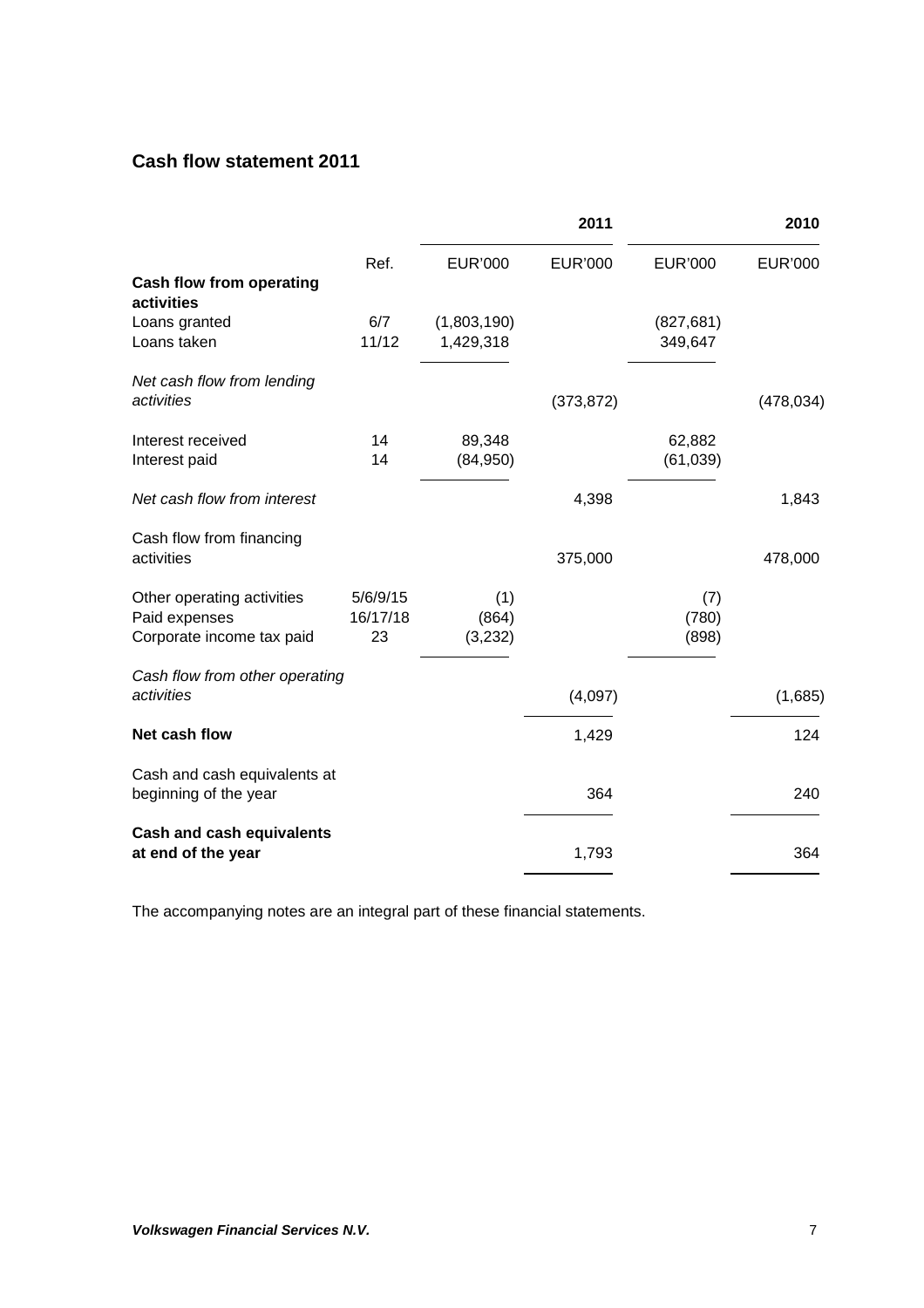# **Notes to the financial statements**

## **1 General**

## *1.1 Activities*

Volkswagen Financial Services N.V. ('FSNV' or 'the company') is a 100% subsidiary of Volkswagen Financial Services AG ('FSAG').

FSNV's registered office is located in Amsterdam, the Netherlands.

The main purpose of the company is the financing of and participation in group companies. FSNV has access to several funding sources such as bond loans, note loans and Euro Medium Term Loans as well as inter-company loans.

All external issues are guaranteed by FSAG. FSNV has lent the proceeds of these borrowings almost entirely to group companies or joint ventures.

## *1.2 Consolidation and shares in participations*

FSNV holds one share in VW Finance Belgium SA, Brussels, Belgium with a cost price of EUR 500. The issued share is less than 20% of the total shares of VW Finance Belgium SA.

FSNV is part of the Volkswagen group. The ultimate parent company of this group is Volkswagen AG Wolfsburg, Germany. The consolidation, including the investment in VW Finance Belgium SA, Brussels, is performed at Volkswagen AG level. These consolidated financial statements can be obtained from the company.

Based on Article 2:408 of the Dutch Civil Code FSNV is exempt from consolidation.

## *1.3 Note to the cash flow statement*

The cash flow statement has been prepared using the indirect method. The cash items disclosed in the cash flow statement are comprised of cash and cash equivalents. Cash flows denominated in foreign currencies have been translated at average estimated exchange rates. Exchange differences affecting cash items are included in the respective amounts. Interest paid and received, dividends received and income taxes are included in cash from operating activities. Dividends paid are recognised as cash used in financing activities.

## *1.4 Estimates*

Estimates used in the financial statements are limited to the use of provisions for general expenses and taxes based on experience and sound judgement.

## **2 Principles of valuation of assets and liabilities**

## *2.1 General*

The financial statements are prepared in accordance with the statutory provisions of Part 9, Book 2 of the Dutch Civil Code and the firm pronouncements in the Guidelines for Annual Reporting in the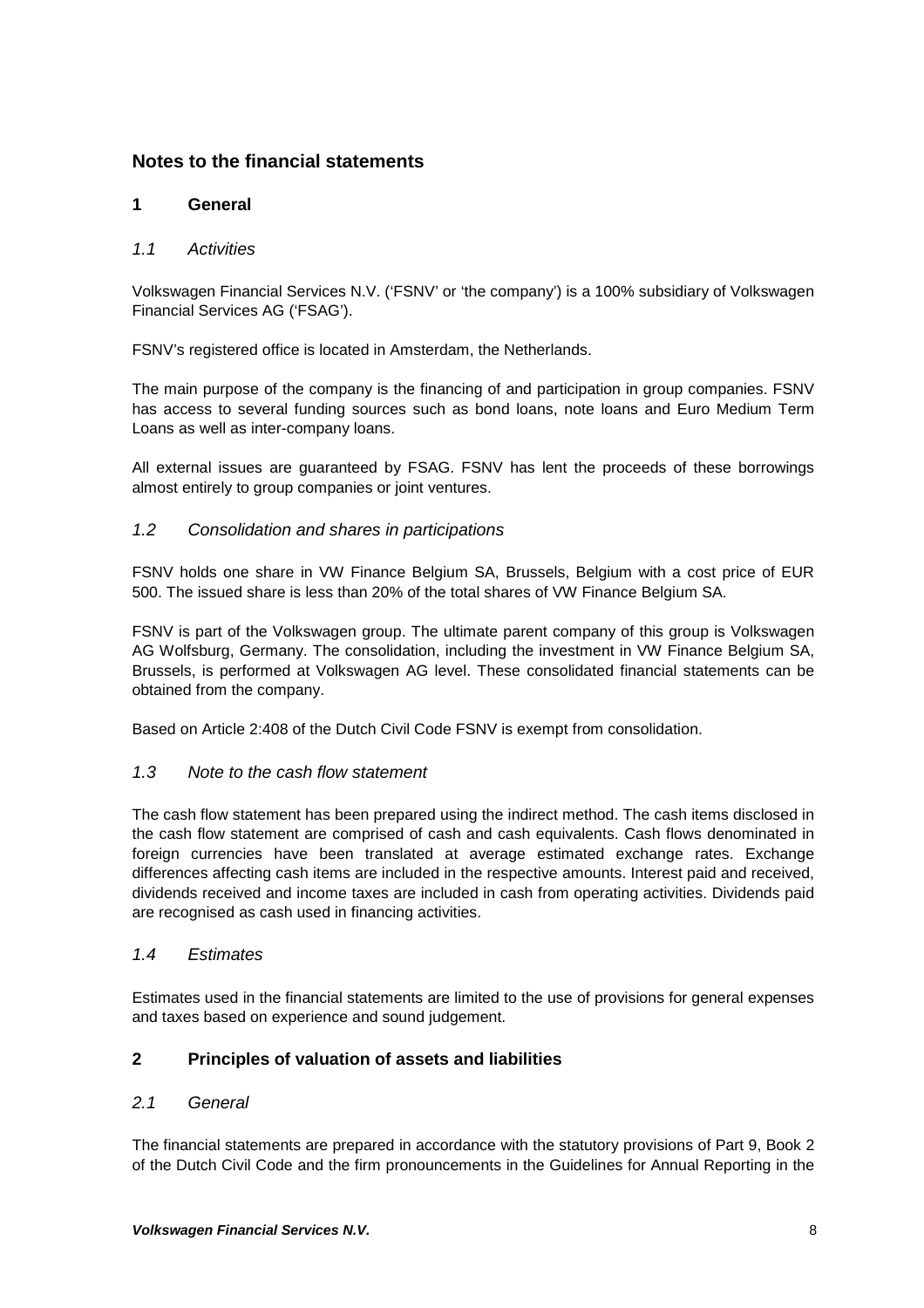Netherlands as issued by the Dutch Accounting Standards Board. The financial statements are denominated in EUR.

In general, assets and liabilities are stated at the amounts at which they were acquired or incurred, or fair value. If not specifically stated otherwise, they are recognised at the amounts at which they were acquired or incurred. The balance sheet, income statement and cash flow statement include references to the notes.

## *2.2 Comparison with prior year*

The principles of valuation and determination of result remain unchanged compared to the prior year.

## *2.3 Foreign currencies*

#### *Functional currency*

Items in the financial statements of group companies are stated with due observance of the currency of the primary economic environment in which the respective group company operates (the functional currency). The financial statements are denominated in EUR, i.e. the functional and reporting currency of FSNV.

#### *Transactions, receivables and liabilities*

Monetary assets and liabilities denominated in foreign currencies are translated at the mid-rate prevailing on the balance sheet date. Investments in participations are stated at the historical exchange rate.

Transactions denominated in foreign currencies in the reporting period are recognised in the financial statements at the exchange rate ruling at the transaction date.

In respect of any positions in the balance sheet that are covered by cross currency interest rate swaps or by foreign exchange forward contracts, the differences in values calculated at mid-rates at the end of the year and contract rates are allocated to the respective principals of the loans. If the loan taken is denominated in a currency other than EUR, the respective correction is allocated to this loan. Otherwise the respective loan granted is corrected.

#### *2.4 Intangible fixed assets*

Intangible fixed assets are carried at historical cost less amortisation. Any impairment as at the balance sheet date is taken into account; impairment exists if the carrying amount of the asset (or the cash-generating unit to which it belongs) exceeds its recoverable amount. For determining whether an impairment charge in respect of an intangible fixed asset applies, reference is made to note 2.7.

#### *Computer software*

Software licences acquired are capitalised at acquisition cost and amortised over the estimated economic life of three years. Expenditures incurred for the production of identifiable software products that are tailor-made for the group are capitalised. Expenditure in connection with maintenance of computer software and expenses related to research activities are recognised in the income statement.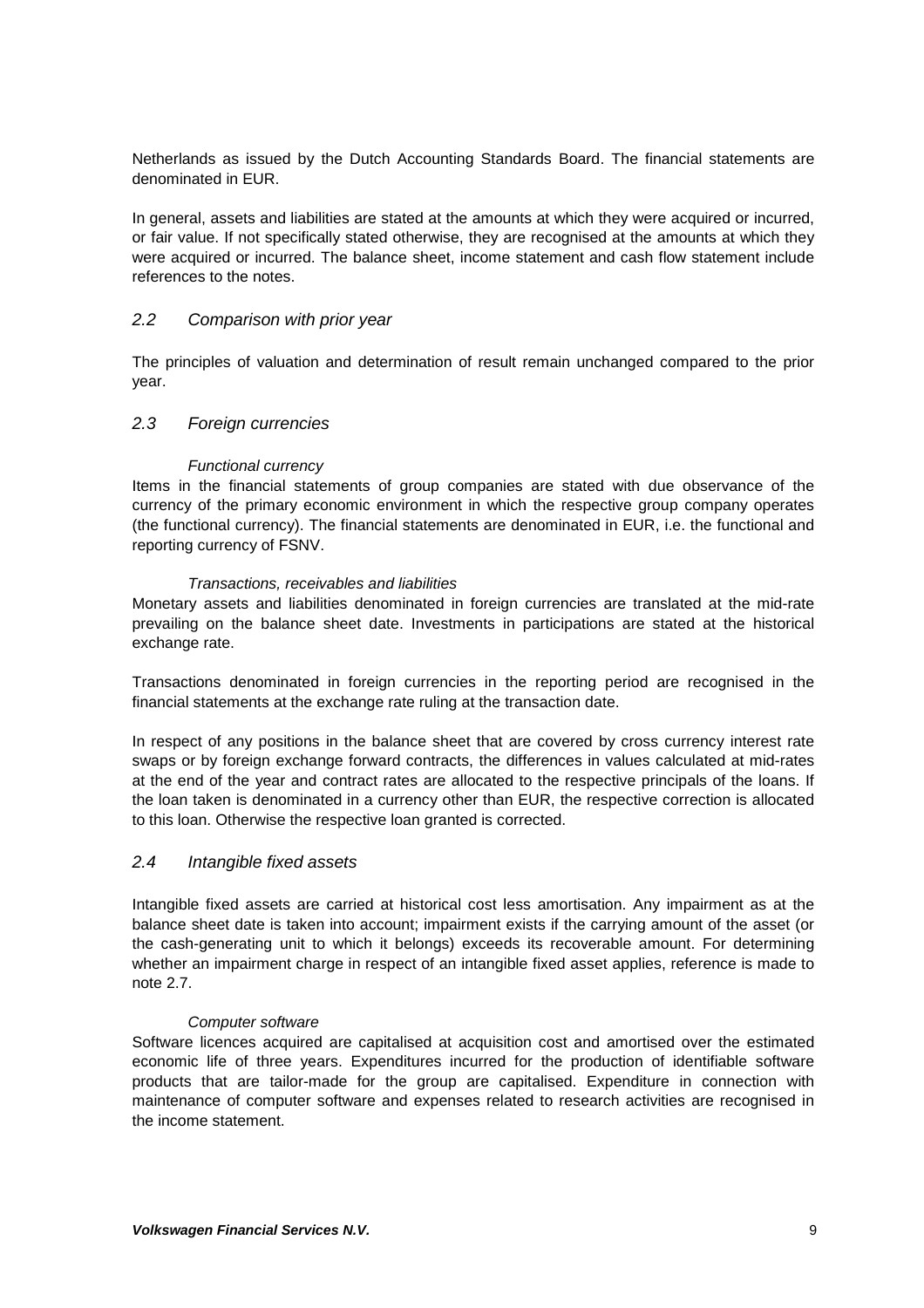## *2.5 Tangible fixed assets*

Fixed assets are valued at acquisition or production cost including directly attributable expenses, less straight-line depreciation over the estimated useful economic life, or market value if lower. Directly attributable production costs include the costs of the raw materials and consumables, and also include installation costs.

For computer hardware a depreciation period of 3 years is used.

## *2.6 Financial fixed assets*

## *Shares in participations*

The investment in the group company is valued at the lower of cost and net realisable value.

## *Loans to Volkswagen group companies and joint ventures of the Volkswagen group and to third parties*

Loans to Volkswagen group companies and joint ventures of the Volkswagen group and to third parties are loans with an original term of more than one year and are valued at their amortised cost value.

## *Receivables from joint ventures of the Volkswagen group*

Interest receivables from joint ventures of the Volkswagen group are receivables with an original term of more than one year and are valued at their nominal value.

## *2.7 Impairment of fixed assets*

On each balance sheet date, the company tests whether there are any indications of assets being subject to impairment. If any such indications are present, the recoverable amount of the asset is determined. If this proves to be impossible, the recoverable amount of the cash-generating unit to which the asset belongs is identified. An asset is subject to impairment if its carrying amount is higher than its recoverable value; the recoverable value is the higher of the net realisable value and the value in use.

Net realisable value is determined based on the active market. An impairment is directly recognised as an expense in the income statement.

If it is established that a previously recognised impairment no longer applies or has declined, the increased carrying amount of the assets in question is not set higher than the carrying amount that would have been determined had no asset impairment been recognised.

## *2.8 Current assets*

*Receivables due from Volkswagen group companies and joint ventures of the Volkswagen group*

The receivables due from Volkswagen group companies and joint ventures of the Volkswagen group are valued at their amortised cost value. All receivables will be received within one year.

#### *Other assets*

The swap interest receivables and income tax receivables are shown under other assets and are valued at their amortised cost value.

*Prepayments and accrued income*

Accrued income is amortised over the remaining life of the bonds.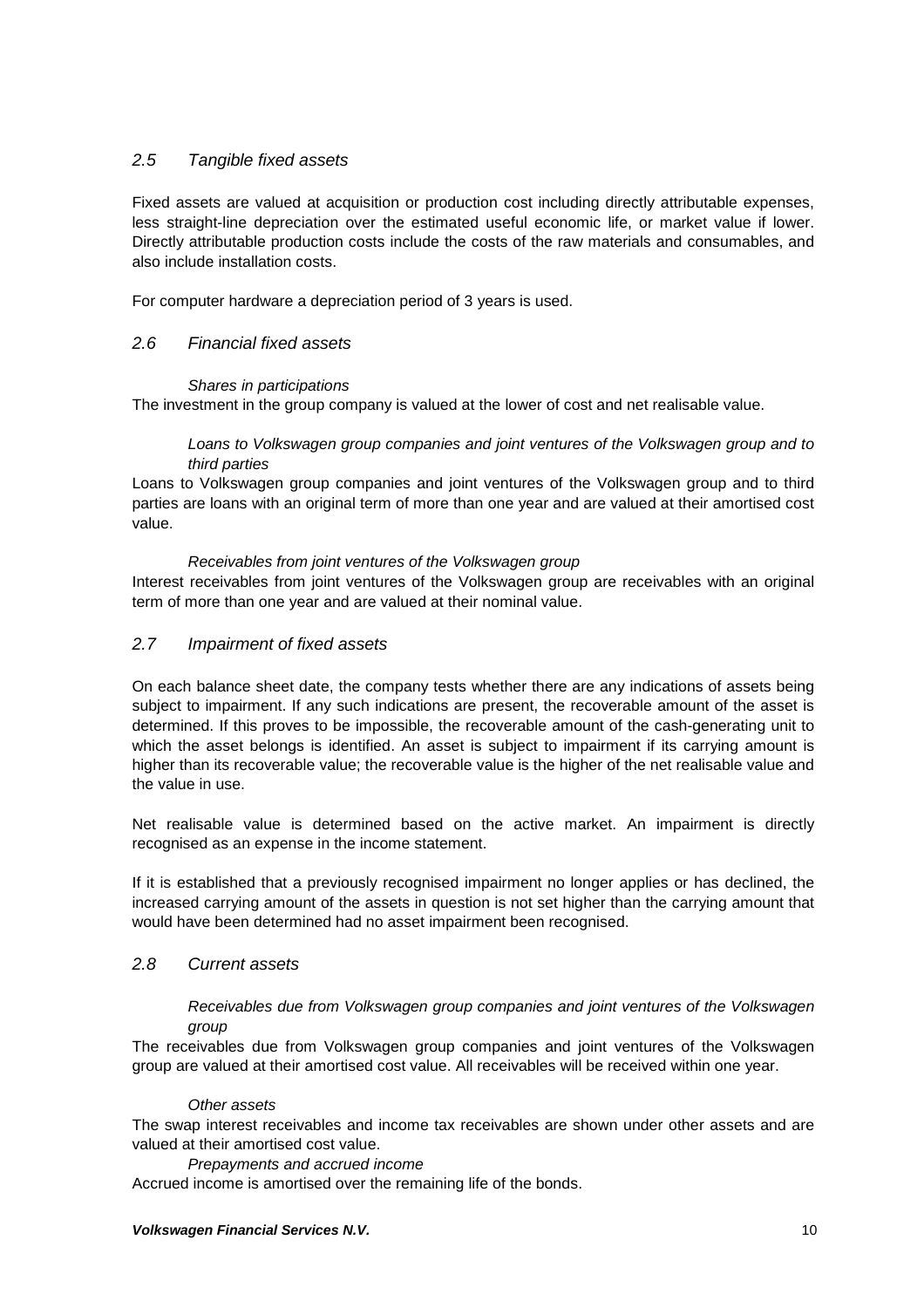#### *Cash at banks and in hand*

Cash and bank balances denominated in foreign currencies are translated at the mid-rate prevailing on the balance sheet date.

### *2.9 Equity*

The company has no statutory reserve.

#### *2.10 Long-term liabilities*

#### *Bonds*

The bonds are valued at their amortised cost value. All long-term bonds have a maturity of over one year. No assets were pledged as collateral by the company.

#### *Liabilities to banks*

The liabilities to banks are valued at their nominal value. All liabilities have a maturity of over one year.

#### *Liabilities to Volkswagen group companies*

The liabilities to Volkswagen group companies are valued at their nominal value. All liabilities have a maturity of over one year.

#### *Other liabilities*

The swap interest payables with a run-off period of more than one year are shown under other liabilities and are valued at their amortised cost value.

## *2.11 Current liabilities*

#### *Bonds*

The bonds are valued at their amortised cost value. All short-term bonds are payable within one year.

#### *Liabilities to banks*

The liabilities to banks are valued at their amortised cost value. All liabilities are payable within one year.

#### *Liabilities to Volkswagen group companies*

The liabilities to affiliated companies are valued at their amortised cost value. All liabilities are payable within one year.

#### *Other liabilities*

The swap interest payables with a run-off period within one year are shown under other liabilities and are valued at their nominal value.

#### *Deferred income*

The deferred income concerns premiums and compensations and is amortised over the remaining life of the loans taken.

#### *Deferred income tax*

Deferred tax liabilities are recognised to provide for timing differences between the value of the assets and liabilities for financial reporting purposes on the one hand and for tax purposes on the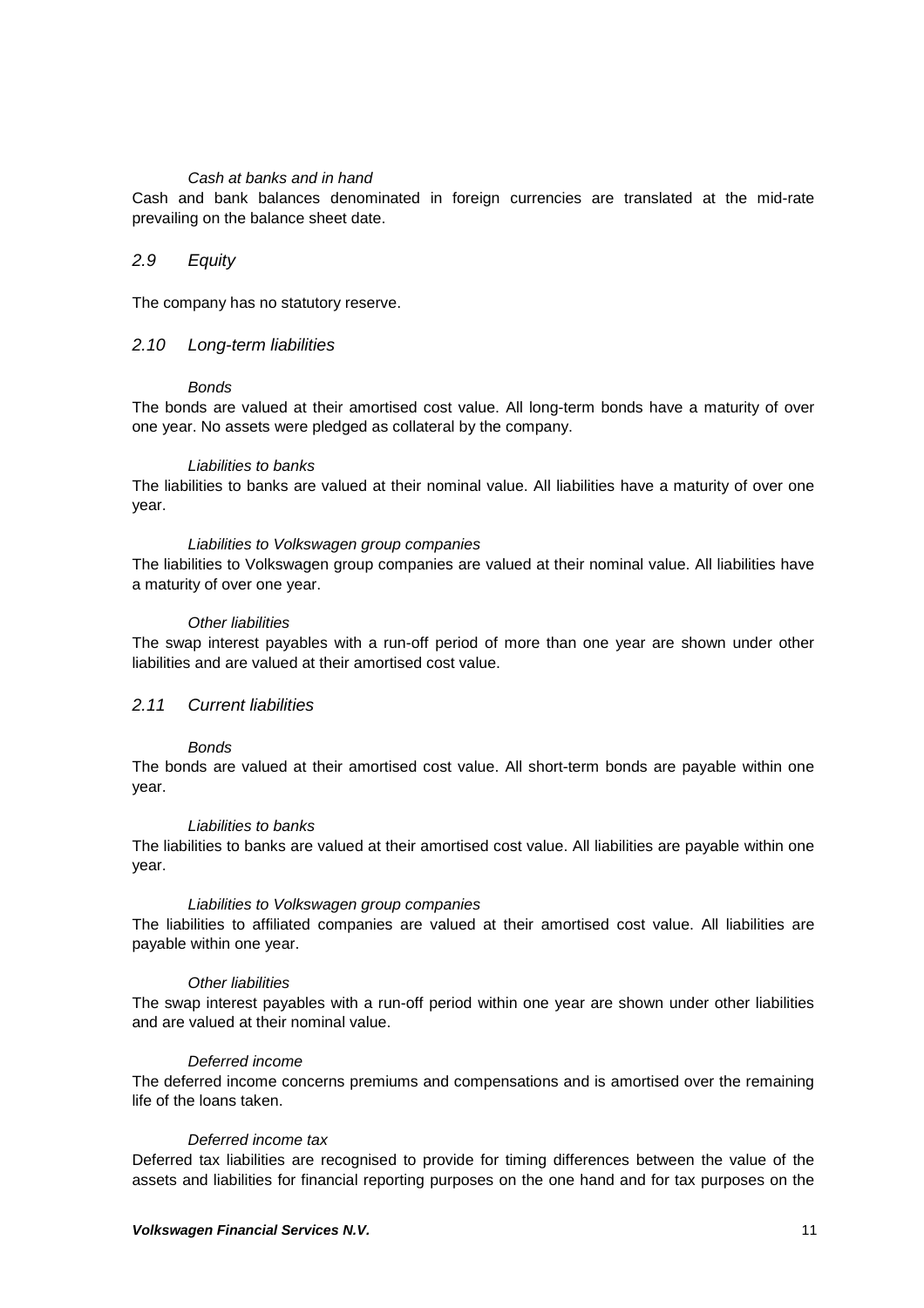other. Deferred tax liabilities are calculated based on the tax rate prevailing on the balance sheet date or the rates that will apply in the future, insofar as these have been set down by law.

#### *Current income tax*

The current Dutch nominal tax rate of 25% has been applied.

#### *Trade payables*

The trade payables are valued at their amortised cost value and are payable within one year.

#### *Other accrued liabilities*

The accruals are stated at the amount required, based on sound business judgement and valued at the expected costs.

## *2.12 Financial instruments*

Securities included in financial and current assets, as well as liabilities and derivative financial instruments, are stated at cost. The company applies hedge accounting to hedging interest and currency risk on borrowings and lendings. Both the derivative and the hedged item are stated at cost. The gain or loss relating to the ineffective portion is recognised in the income statement within finance cost. The company has no derivative financial instruments other than the ones used for hedging.

#### *Fair value hedge*

In applying fair value hedge accounting, both the hedging instrument and the hedged position are stated at fair value, at least where this is attributable to the hedged risk. The gain or loss from remeasuring the hedging instrument at fair value or the foreign currency component of its carrying amount on the balance sheet date shall be directly recognised in profit or loss. The company shall discontinue prospectively the hedge accounting if:

- the hedging instrument expires or is sold, terminated or exercised;
- the hedge no longer meets the criteria for hedge accounting;
- the company revokes the designation.

The company applies fair value hedge accounting to hedging fixed interest risk on borrowings. The gain or loss relating to the effective portion of interest rate swaps hedging fixed-rate borrowings is directly recognised in the income statement within finance costs. The gain or loss relating to the ineffective portion is recognised in the income statement within finance costs.

#### *Cost price hedge*

In applying cost price hedge accounting, the initial recognition of, and the accounting policies for, the hedging instrument are dependent on the hedged item, which has the following implications:

- if the hedged item is recognised at cost in the balance sheet, the derivative instrument is also stated at cost;
- as long as the hedged item is not yet recognised in the balance sheet, the hedging instrument is not remeasured. This applies, for instance, to hedging currency risks on future transactions;
- if the hedged item qualifies as a monetary item denominated in a foreign currency, the derivative instrument, where it has currency elements, is also stated at the spot rate at the balance sheet date. If the derivative instrument has currency elements, the difference between the spot rate on the date the derivative instrument is contracted and the forward rate at which it will be settled is spread over the maturity of the derivative instrument.

The ineffective portion of the hedge is recognised directly in the income statement.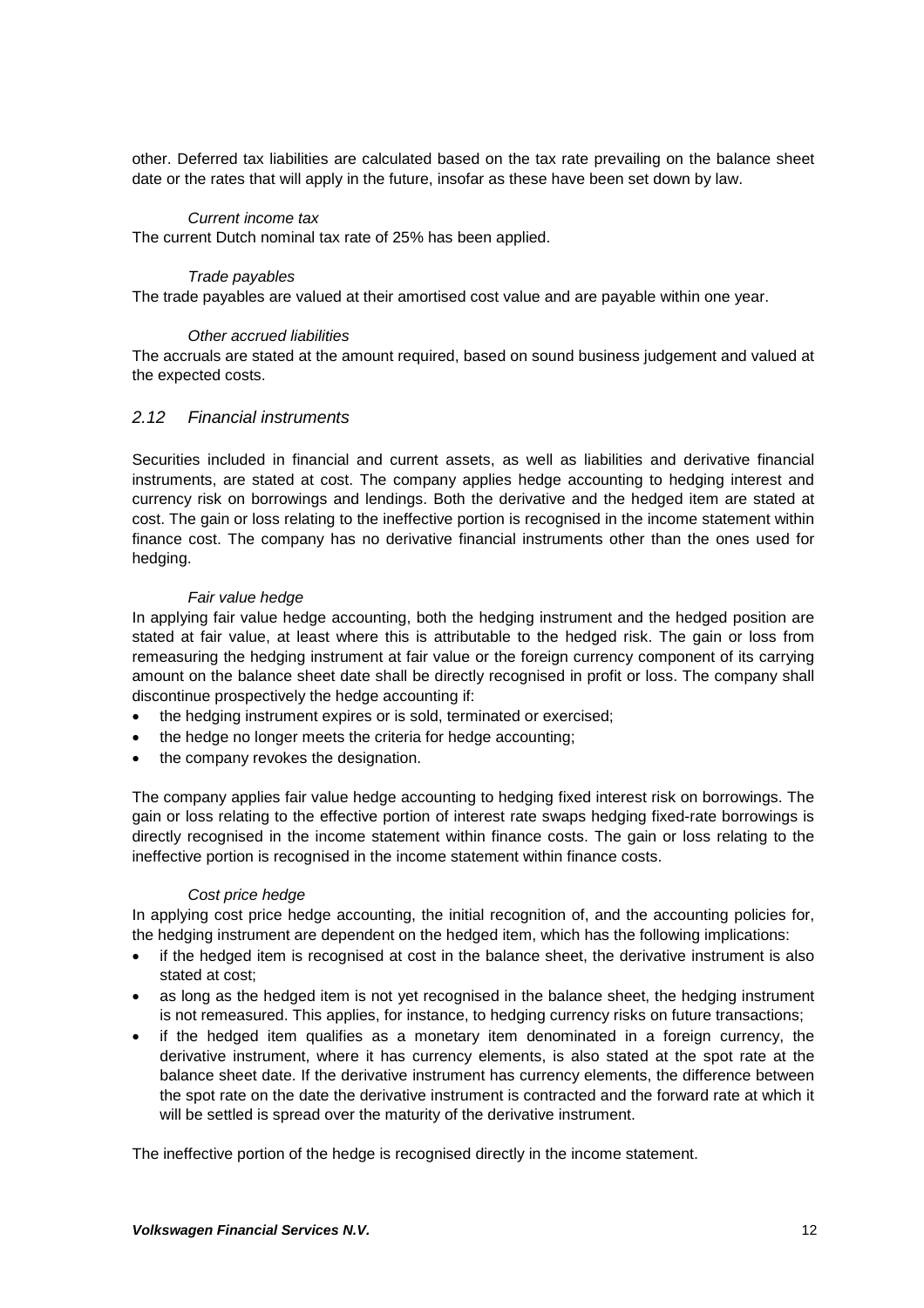The company applies cost price hedge accounting to hedging fixed-interest risk on borrowings. The gain or loss relating to the ineffective portion is recognised in the income statement within finance costs.

## **3 Principles of determination of result**

## *3.1 General*

Result is determined as the difference between the realisable value of services rendered and the costs and other charges for the year. Results on transactions are recognised in the year in which they are realised; losses are taken as soon as they are foreseeable.

Profit or loss is determined taking into account the recognition of unrealised changes in fair value of:

- securities included in current assets;
- derivative financial instruments that have not been designated as hedges.

## *3.2 Revenue recognition*

Revenue from interest income is allocated to the reporting period in which it occurs.

## *3.3 Exchange rate differences*

Exchange rate differences arising upon the settlement of monetary items are recognised in the income statement in the period that they arise.

#### *3.4 Interest income and similar income and interest expenses and similar expenses*

Interest income and expense is recognised on a pro rata basis, taking into account the effective interest rate of the assets and liabilities concerned. When recognising the interest charges, the transaction cost on the loans received is taken into account.

#### *3.5 Other operating income and expenses*

Other operating income and expenses include income and expenses that are not directly attributable to the interest income and expenses and are valued at the realisable value.

#### *3.6 General and administrative expenses*

These expenses include expenses such as personnel expenses, office expenses, consulting and audit fees and depreciation and amortisation and are valued at cost.

#### *Depreciation and amortisation*

Intangible fixed assets are amortised and tangible fixed assets are depreciated over their expected useful lives as from the inception of their use. Future depreciation is adjusted if there is a change in estimated useful life.

Gains and losses upon the sale of tangible fixed assets are included in other operating income or other operating expenses respectively.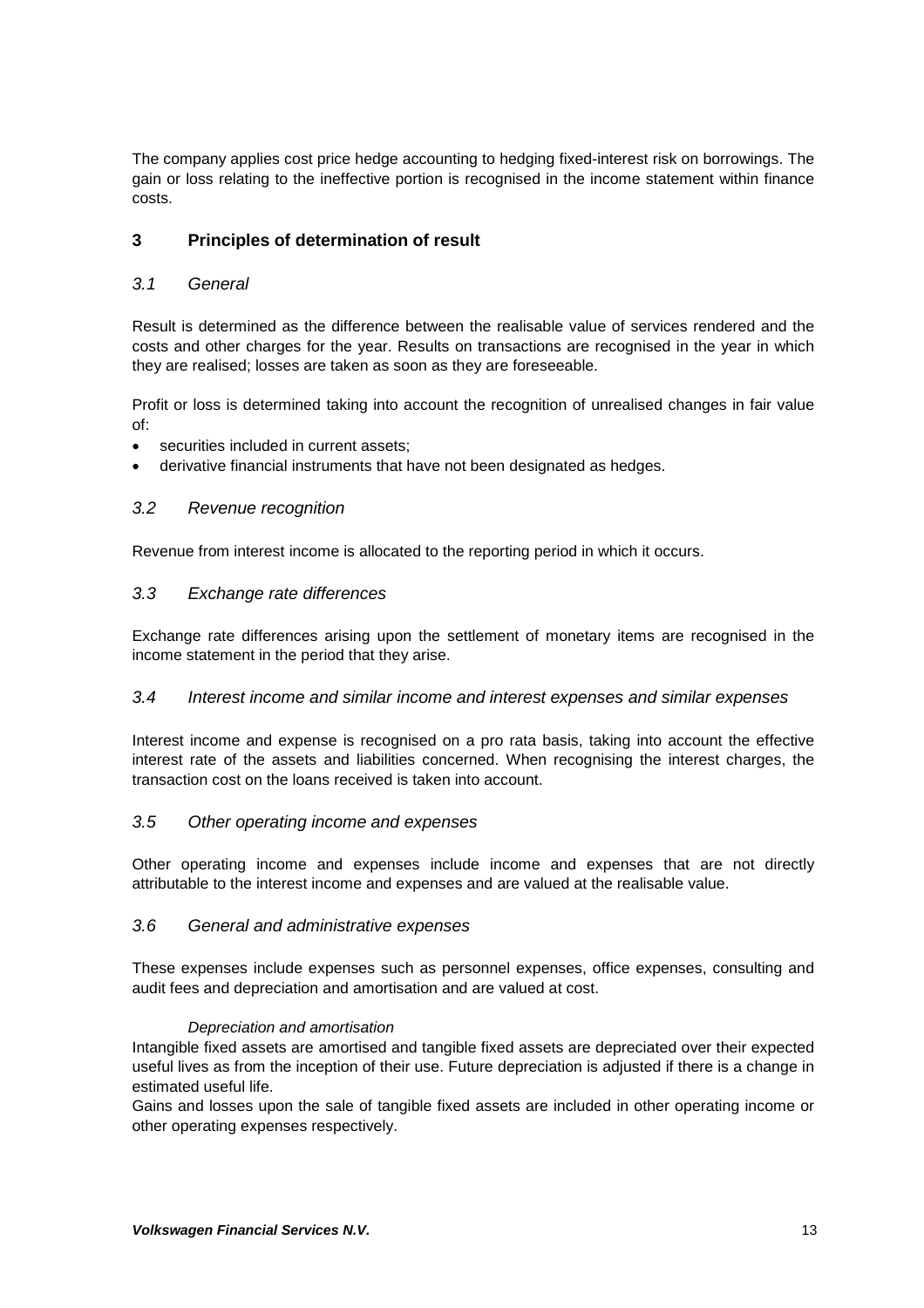#### *Labour and other costs third party*

Services performed by Volkswagen International Finance N.V. ('VIF') for FSNV are charged at a fixed amount. These costs include for example salaries, rental costs and general costs.

## *3.7 Taxation*

Profit tax is calculated on the profit before taxation in the income statement, taking into account any losses carried-forward from previous financial years (insofar as these are not included in deferred tax assets), tax-exempt items and non-deductible expenses. Account is also taken of changes in deferred tax assets and deferred tax liabilities owing to changes in the applicable tax rates.

## **4 Financial instruments and risks**

#### *4.1 Market risk*

#### *Currency risk*

To avoid risk, the loans to Volkswagen group companies and to joint ventures of the Volkswagen group and related funding are generally matched in currency terms. If not, correcting swaps are executed to achieve the matched basis. The small exchange rate exposures during and at the end of 2011 were within the limits set by the supervisory board.

#### *Interest rate risk*

To avoid risk, the loans to Volkswagen group companies and to joint ventures of the Volkswagen group and related funding are generally matched in interest terms. If not, correcting swaps are executed to achieve the matched basis. The small interest rate exposures during and at the end of 2011 were within the limits set by the supervisory board.

## *4.2 Credit risk*

The risk of default arising from financial assets and derivative financial instruments involves the risk of default by counterparties. The maximum loss from derivative instruments equals their positive fair value. Risk is additionally limited by a limit system based on credit assessments by the international rating agencies.

## *4.3 Liquidity risk*

The company uses several banks which are selected at group level. The liquidity risk is monitored by assuring that the critical terms of the relevant items match.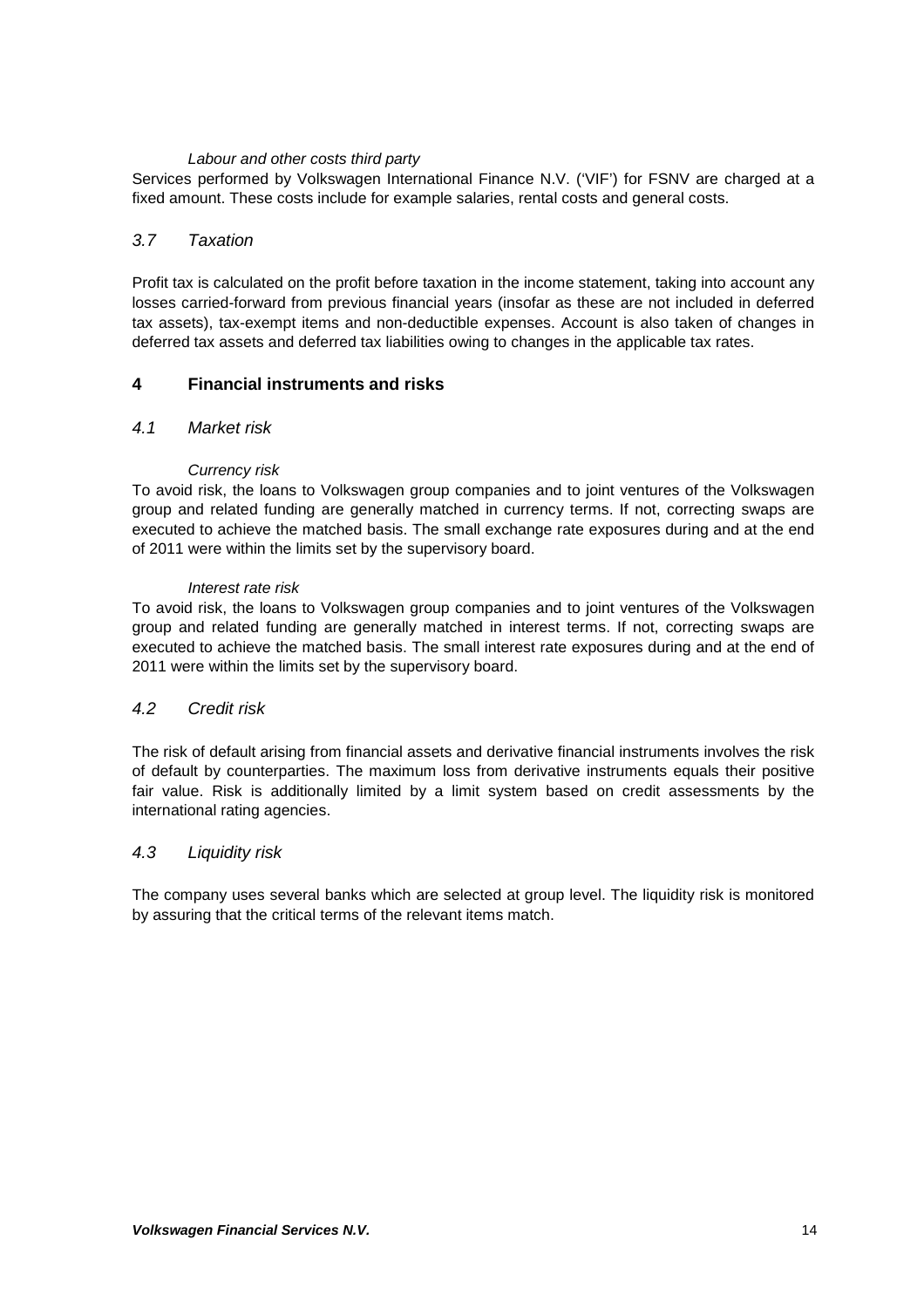# **5 Tangible fixed assets**

|                                                          | <b>Tangible</b><br>fixed assets<br>(other<br>installations,<br>business<br>and office<br>equipment) |
|----------------------------------------------------------|-----------------------------------------------------------------------------------------------------|
|                                                          | <b>EUR'000</b>                                                                                      |
| Purchase cost<br>Additions<br>Depreciation (accumulated) | 189<br>1<br>(189)                                                                                   |
| Book value as at 31 December 2011                        | 1                                                                                                   |
| Book value as at 31 December 2010                        |                                                                                                     |
| Depreciation current year                                |                                                                                                     |

# **6 Financial fixed assets**

*Shares in participations*

The company's interests in other companies comprise the following:

| Company                                   | (original)<br>currency<br>(LC) | Local Share in<br>issued<br>capital<br>as $%$ | 31 December 2011 |         |        | 31 December 2010 |
|-------------------------------------------|--------------------------------|-----------------------------------------------|------------------|---------|--------|------------------|
|                                           |                                |                                               | LC'000           | EUR'000 | LC'000 | EUR'000          |
| VW Finance Belgium SA,<br><b>Brussels</b> | <b>EUR</b>                     | < 5                                           | 1                | 1       |        |                  |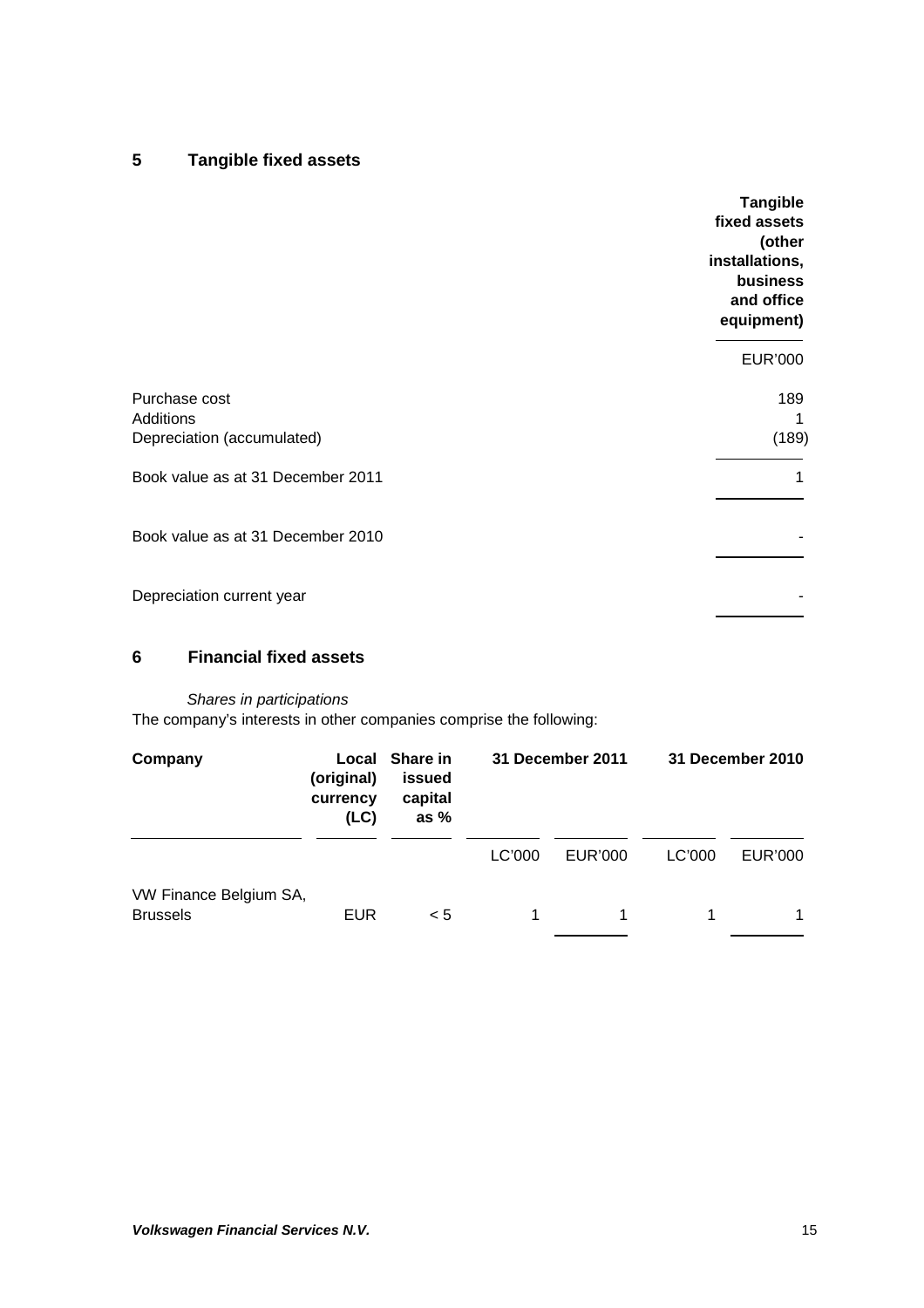*Loans to Volkswagen group companies and joint ventures of the Volkswagen group included in fixed assets*

A breakdown of the loans to Volkswagen group companies and joint ventures of the Volkswagen group is as follows:

| Original<br>currency |                         | Weighted  |                                | 31 December 2011 |
|----------------------|-------------------------|-----------|--------------------------------|------------------|
|                      | interest<br>rate $(\%)$ |           | <b>Book value Market value</b> |                  |
|                      |                         | EUR'000   | <b>EUR'000</b>                 |                  |
| <b>EUR</b>           | 2.831                   | 753,710   | 777,009                        |                  |
| <b>GBP</b>           | 2.787                   | 1,002,708 | 1,053,207                      |                  |
| <b>SEK</b>           | 5.075                   | 52,925    | 58,190                         |                  |
| <b>RUB</b>           | 7.866                   | 1,711     | 3,015                          |                  |
| <b>AUD</b>           | 6.660                   | 100,000   | 117,496                        |                  |
| <b>CZK</b>           | 2.403                   | 3,878     | 3,971                          |                  |
|                      |                         | 1,914,932 | 2,012,888                      |                  |
| <b>EUR</b>           | 1.973                   |           | 22,190                         |                  |
| <b>TRY</b>           | 9.510                   | 131,373   | 131,609                        |                  |
|                      |                         | 153,212   | 153,799                        |                  |
|                      |                         | 2,068,144 | 2,166,687                      |                  |
|                      |                         | average   | 21,839                         |                  |

The market values are determined on the basis of discounted cash flows. Credit spreads were not included in the model used to determine the market value. Since all loans are to Volkswagen group companies and joint ventures of the Volkswagen group the credit spread applicable to these loans is equal to the credit spread for the Volkswagen group. As at December 31 the following credit spreads were applicable to the Volkswagen group:

|                                                     |            | 31 Dec 2011 31 Dec 2010 |
|-----------------------------------------------------|------------|-------------------------|
|                                                     | <b>BPS</b> | <b>BPS</b>              |
| For amounts payable within one year                 | 8.25       | 6.92                    |
| For amounts payable between one year and five years | 80.25      | 51.75                   |
| For amounts payable after five years                | 130.20     | 84.60                   |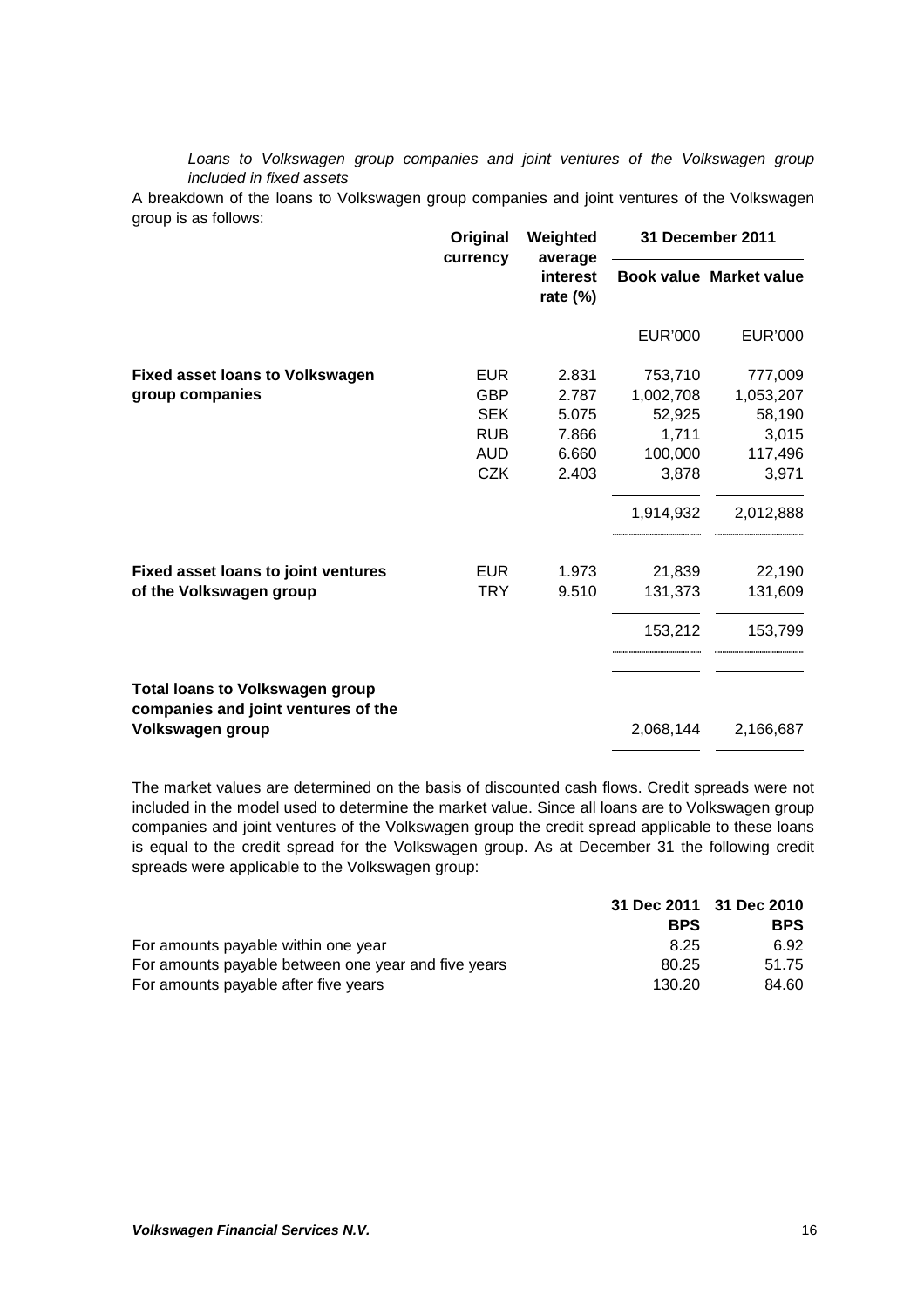For comparison the overview of 2010:

|                                                                                                   | Original<br>currency | Weighted<br>average     |                | 31 December 2010               |
|---------------------------------------------------------------------------------------------------|----------------------|-------------------------|----------------|--------------------------------|
|                                                                                                   |                      | interest<br>rate $(\%)$ |                | <b>Book value Market value</b> |
|                                                                                                   |                      |                         | <b>EUR'000</b> | <b>EUR'000</b>                 |
| <b>Fixed asset loans to Volkswagen</b>                                                            | <b>EUR</b>           | 2.110                   | 865,160        | 880,915                        |
| group companies                                                                                   | <b>GBP</b>           | 2.886                   | 585,006        | 606,689                        |
|                                                                                                   | <b>SEK</b>           | 2.323                   | 55,752         | 56,362                         |
|                                                                                                   | <b>RUB</b>           | 7.122                   | 5,884          | 6,164                          |
|                                                                                                   | <b>AUD</b>           | 6.660                   | 100,000        | 113,519                        |
|                                                                                                   | <b>CZK</b>           | 2.403                   | 3,990          | 4,031                          |
|                                                                                                   |                      |                         | 1,615,792      | 1,667,680                      |
| Fixed asset loans to joint ventures                                                               | <b>EUR</b>           | 2.028                   | 81,839         | 82,960                         |
| of the Volkswagen group                                                                           |                      |                         | 81,839         | 82,960                         |
| <b>Total loans to Volkswagen group</b><br>companies and joint ventures of the<br>Volkswagen group |                      |                         | 1,697,631      | 1,750,640                      |
|                                                                                                   |                      |                         |                |                                |
| Prepaid and deferred charges                                                                      |                      |                         |                |                                |
|                                                                                                   |                      |                         | 31 Dec 2011    | 31 Dec 2010                    |
|                                                                                                   |                      |                         | <b>EUR'000</b> | <b>EUR'000</b>                 |
| Other prepaid and deferred charges                                                                |                      |                         | 2,562          | 192                            |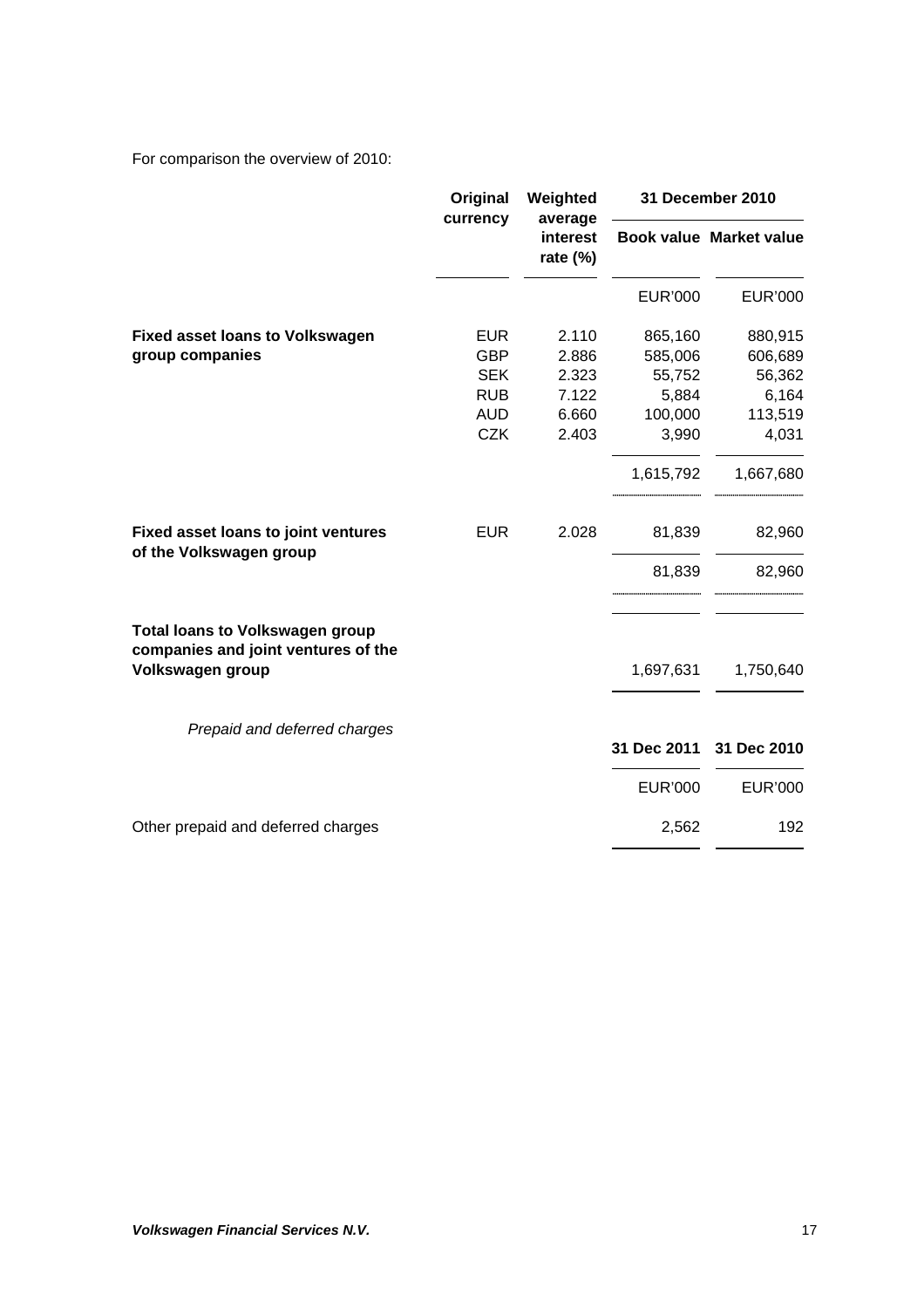## **7 Receivables due from Volkswagen group companies and joint ventures of the Volkswagen group**

| Original<br>Weighted<br>currency<br>average | 31 December 2011               |                |                         |
|---------------------------------------------|--------------------------------|----------------|-------------------------|
|                                             | <i>interest</i><br>rate $(\%)$ |                | Book value Market value |
|                                             |                                | <b>EUR'000</b> | <b>EUR'000</b>          |
| <b>EUR</b>                                  | 2.096                          | 902,543        | 908,894                 |
| <b>GBP</b>                                  | 2.766                          | 690,659        | 721,313                 |
| <b>RUB</b>                                  | 7.334                          | 12,715         | 11,770                  |
| <b>CZK</b>                                  | 1.077                          | 39,903         | 38,660                  |
| <b>SEK</b>                                  | 3.144                          | 393,166        | 399,652                 |
| <b>AUD</b>                                  | 5.887                          | 73,790         | 81,132                  |
|                                             |                                | 27,753         | 27,753                  |
|                                             |                                | 2,140,529      | 2,189,174               |
| <b>EUR</b>                                  | 1.749                          |                | 245,866                 |
| <b>TRY</b>                                  | 8.271                          | 52,277         | 50,971                  |
| <b>NOK</b>                                  | 3.375                          | 423,931        | 428,330                 |
|                                             |                                | 8,129          | 8,128                   |
|                                             |                                | 728,796        | 733,295                 |
|                                             |                                |                | 2,922,469               |
|                                             |                                |                | 244,459<br>2,869,325    |

For the determination of the market values see note 6.

As mentioned in note 2.12 all outstanding loans to Volkswagen group companies and joint ventures of the Volkswagen group are hedged with cross currency interest rate swaps, interest rate swaps and forwards to the bonds and loans from Volkswagen group companies used to fund the financing activities. As a result the company has principally no exposure to interest rate risk and currency risk.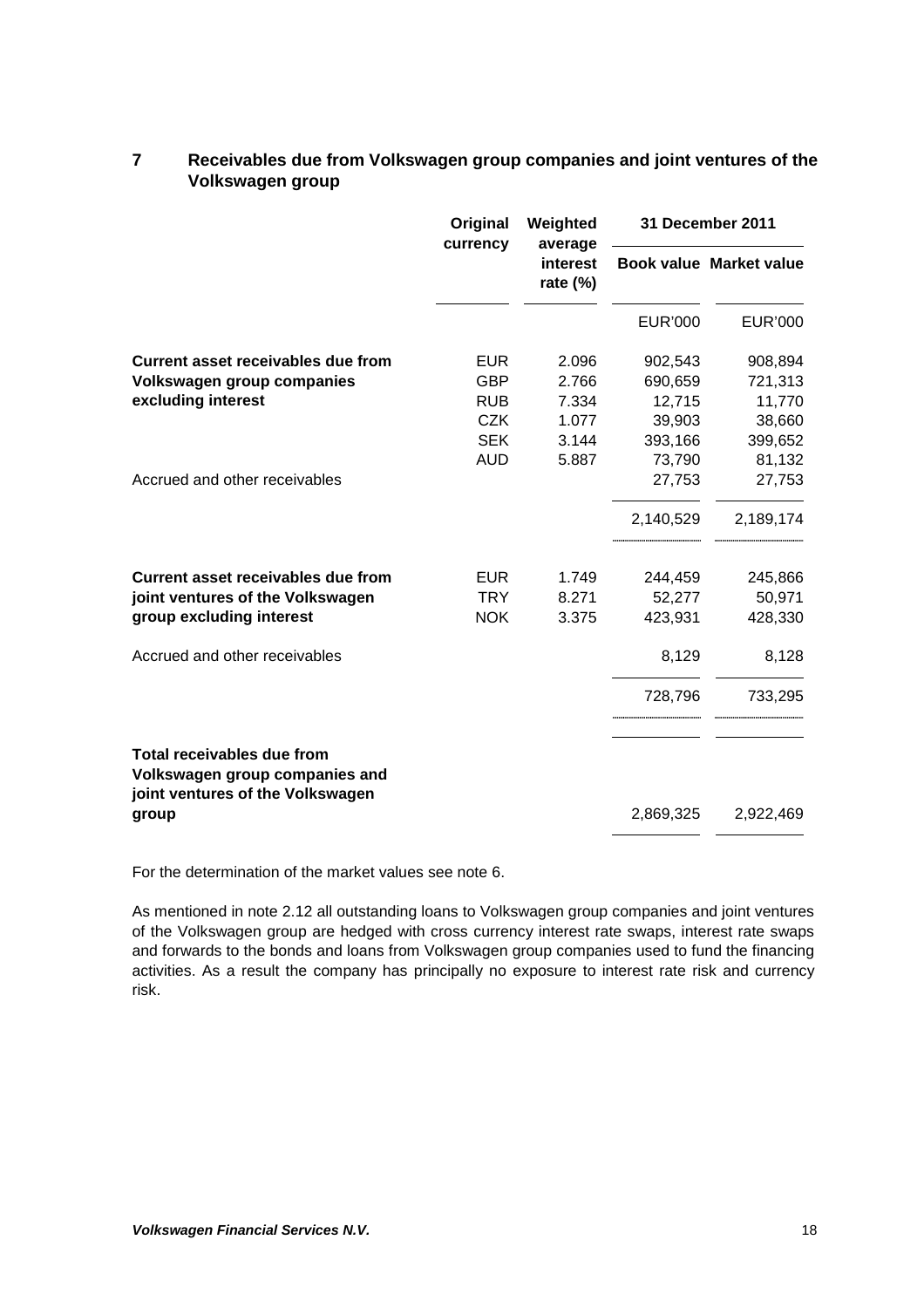For comparison the overview of 2010:

|                                                                                                         | Original<br>currency | Weighted<br>average     |           | 31 December 2010        |
|---------------------------------------------------------------------------------------------------------|----------------------|-------------------------|-----------|-------------------------|
|                                                                                                         |                      | interest<br>rate $(\%)$ |           | Book value Market value |
|                                                                                                         |                      |                         | EUR'000   | <b>EUR'000</b>          |
| <b>Current asset receivables due from</b>                                                               | <b>EUR</b>           | 1.500                   | 227,612   | 231,055                 |
| Volkswagen group companies                                                                              | <b>GBP</b>           | 1.950                   | 579,470   | 589,260                 |
| excluding interest                                                                                      | <b>RUB</b>           | 7.490                   | 9,749     | 9,994                   |
|                                                                                                         | <b>CZK</b>           | 1.350                   | 42,830    | 42,749                  |
|                                                                                                         | <b>SEK</b>           | 3.010                   | 44,595    | 44,817                  |
| Accrued and other receivables                                                                           |                      |                         | 14,323    | 14,323                  |
|                                                                                                         |                      |                         | 918,579   | 932,198                 |
| Current asset receivables due from                                                                      | <b>EUR</b>           | 2.250                   | 380,638   | 383,314                 |
| joint ventures of the Volkswagen                                                                        | <b>USD</b>           | 6.200                   | 973       | 1,034                   |
| group excluding interest                                                                                | <b>NOK</b>           | 2.650                   | 114,616   | 120,077                 |
| Accrued and other receivables                                                                           |                      |                         | 2,951     | 2,951                   |
|                                                                                                         |                      |                         | 499,178   | 507,376                 |
| <b>Total receivables due from</b><br>Volkswagen group companies and<br>joint ventures of the Volkswagen |                      |                         | 1,417,757 | 1,439,574               |
| group                                                                                                   |                      |                         |           |                         |

# **8 Loans to external parties**

This balance sheet position contains loans to:

| Company                                 | Amount      | <b>Maturity</b>  |
|-----------------------------------------|-------------|------------------|
| Pon Auto Import Nederland B.V., Leusden | EUR 100,000 | 24 December 2012 |
| Pon Automotive B.V., Leusden            | EUR 200,000 | 24 December 2012 |
| Pon Holdings B.V., Almere               | EUR 200,000 | 24 December 2012 |

These Dutch companies do not belong to the Volkswagen Group.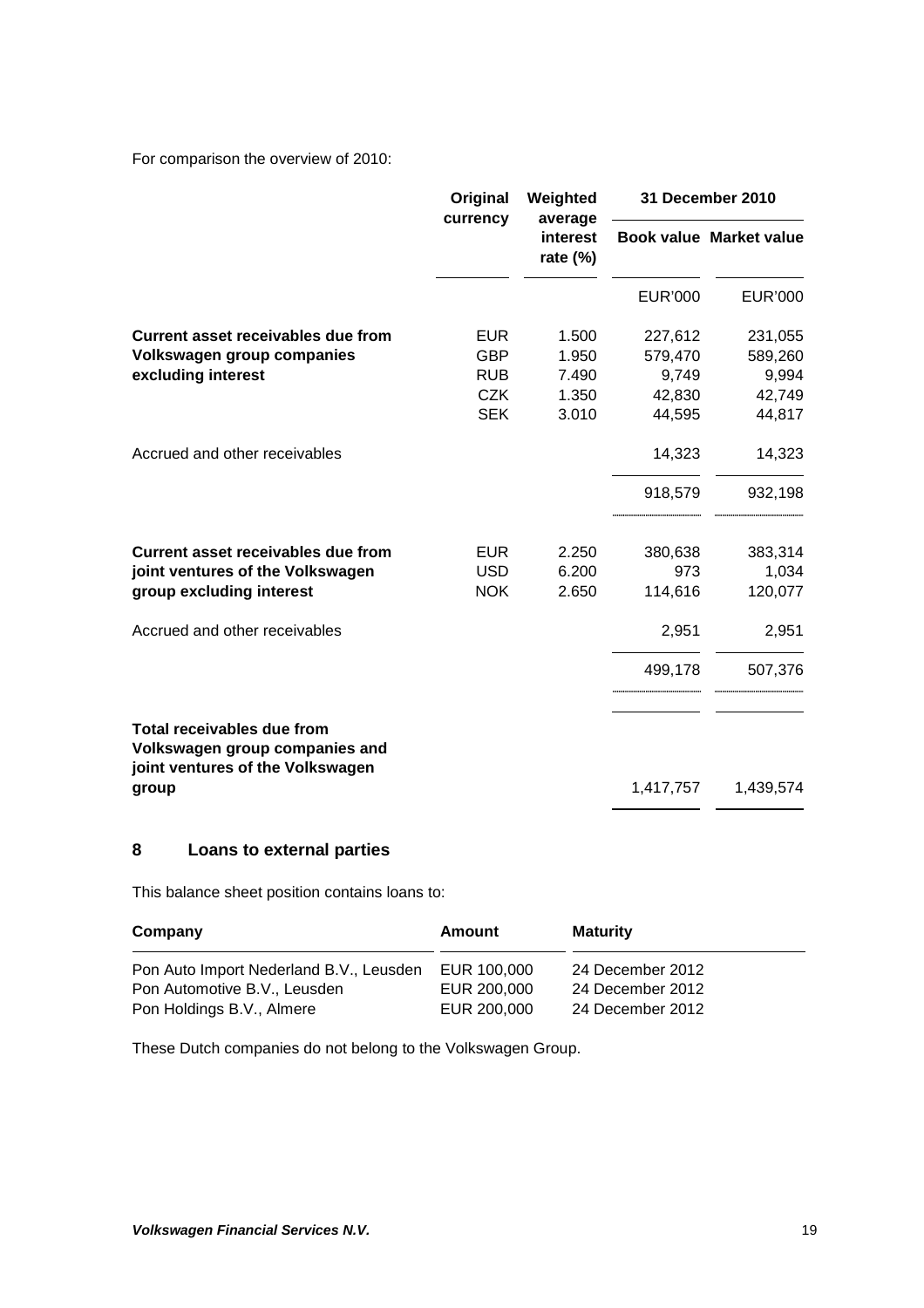#### **9 Other assets**

|                                                               |                 | 31 Dec 2011 31 Dec 2010 |
|---------------------------------------------------------------|-----------------|-------------------------|
|                                                               | EUR'000         | EUR'000                 |
| Swap interest receivables from banks<br>Income tax receivable | 25,472<br>4,860 | 12,959<br>1,047         |
|                                                               | 30,332          | 14,006                  |

## **10 Prepaid and deferred charges**

| 31 Dec 2011 31 Dec 2010               |         |
|---------------------------------------|---------|
| EUR'000                               | EUR'000 |
| Prepaid and deferred charges<br>6.736 | 1,399   |

The prepaid and deferred charges mainly consist of deferred emission costs.

## **11 Shareholder's equity**

|                                                        | <b>Issued and</b><br>paid-up<br>share capital | <b>Share</b><br>premium<br>reserve | <b>Retained</b><br>earnings | <b>Total equity</b> |
|--------------------------------------------------------|-----------------------------------------------|------------------------------------|-----------------------------|---------------------|
|                                                        | EUR'000                                       | EUR'000                            | EUR'000                     | <b>EUR'000</b>      |
| Balance as at 31 December 2010<br>Contribution by FSAG | 454                                           | 478,000<br>375,000                 | 28,971                      | 507,425<br>375,000  |
| Result for the year 2011                               |                                               |                                    | 16,836                      | 16,836              |
| Balance as at 31 December 2011                         | 454                                           | 853,000                            | 45,807                      | 899,261             |

The shareholder's equity breaks down as follows:

#### *Share capital*

On 31 December 2011 the subscribed capital of the company amounted to EUR 2,270,000 of which an amount of EUR 454,000 was paid up. 454 registered shares of EUR 1,000 each have been issued.

#### *Share premium reserve*

FSAG contributed in 2011 to the share premium reserve of FSNV EUR 375 million in cash to strengthen FSNV's position as a group financing company.

#### *Retained earnings*

The management proposes to retain the 2011 profit in the amount of TEUR 16,836. At the end of 2011 the total retained earnings amounted to TEUR 45,807, the total equity to EUR 899.3 million.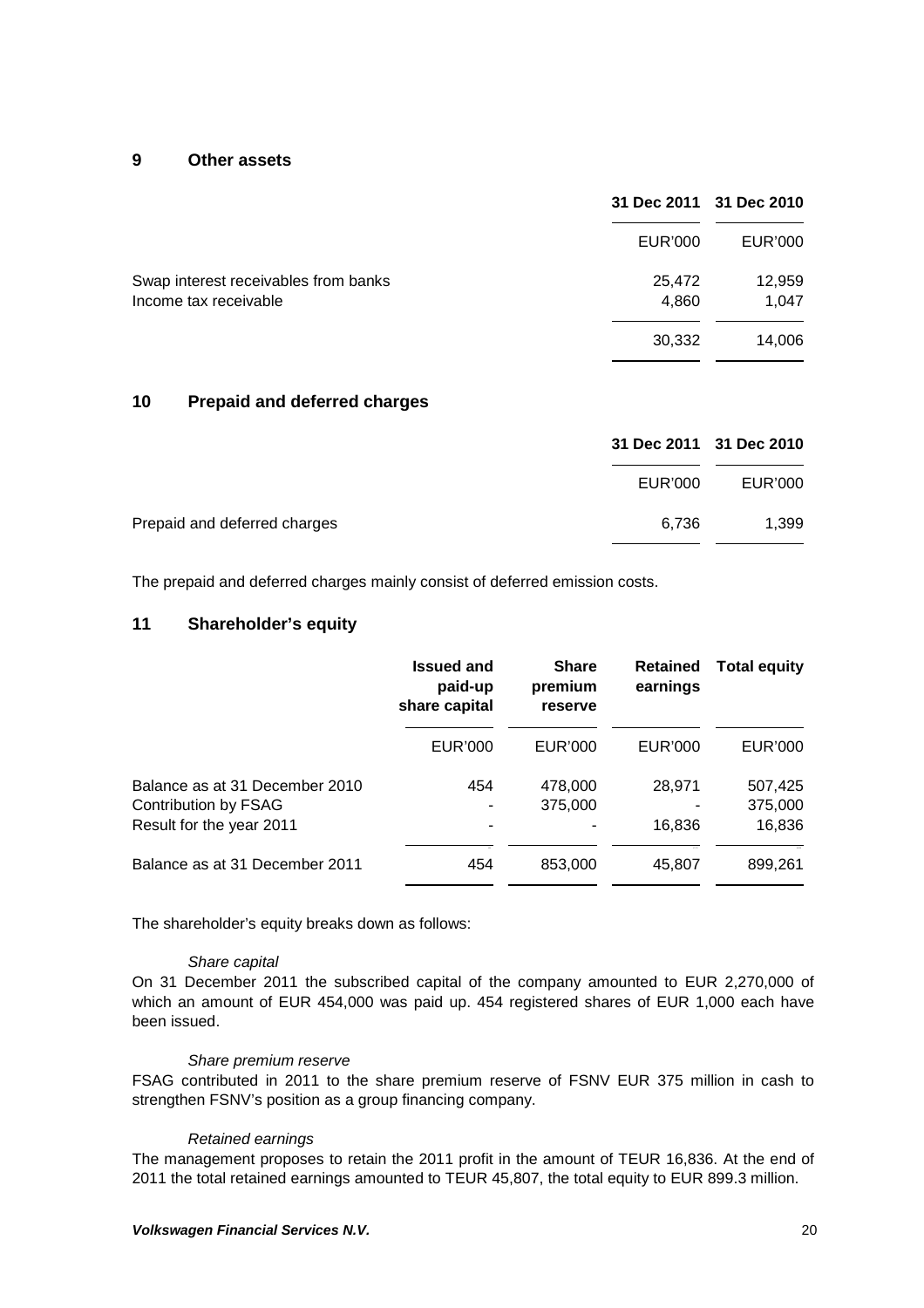## **12 Long-term liabilities**

All long-term liabilities are payable within one to five years.

|                                | 31 Dec 2011 31 Dec 2010 |                    |
|--------------------------------|-------------------------|--------------------|
|                                | EUR'000                 | EUR'000            |
| Bonds listed<br>Bonds unlisted | 1,297,123<br>25,439     | 619,584<br>152,167 |
|                                | 1,322,562               | 771,751            |

A breakdown of the long-term bonds is as follows:

|                              |                      | Average                        | 31 December 2011  |                     |
|------------------------------|----------------------|--------------------------------|-------------------|---------------------|
|                              | Original<br>currency | interest rate<br>in percentage | <b>Book value</b> | <b>Market value</b> |
|                              |                      | %                              | <b>EUR'000</b>    | EUR'000             |
| Maturity within 1 to 5 years |                      |                                |                   |                     |
| <b>Bonds listed</b>          | <b>EUR</b>           | 2.148                          | 160,000           | 161,756             |
| <b>Bonds listed</b>          | <b>SEK</b>           | 1.206                          | 166,808           | 173,315             |
| <b>Bonds listed</b>          | AUD                  | 5.800                          | 198,534           | 218,792             |
| <b>Bonds listed</b>          | <b>CZK</b>           | 1.700                          | 21,217            | 21,295              |
| <b>Bonds listed</b>          | <b>GBP</b>           | 2.500                          | 299,294           | 305,944             |
| <b>Bonds listed</b>          | <b>NOK</b>           | 4.159                          | 354,541           | 379,838             |
| <b>Bonds listed</b>          | <b>NZD</b>           | 4.625                          | 72,171            | 82,584              |
| <b>Bonds listed</b>          | <b>TRY</b>           | 8.500                          | 24,558            | 24,760              |
| <b>Bonds unlisted</b>        | <b>USD</b>           | 0.680                          | 25,439            | 45,287              |
| <b>Total long-term bonds</b> |                      |                                | 1,322,562         | 1,413,571           |

*Liabilities to Volkswagen group companies excluding interest*

A breakdown of the long-term liabilities to Volkswagen group companies is as follows:

|                                  |         | 31 Dec 2011 31 Dec 2010 |
|----------------------------------|---------|-------------------------|
|                                  | EUR'000 | <b>EUR'000</b>          |
| Volkswagen AG                    | 71,017  | 290,026                 |
| Volkswagen Bank                  | 50,976  | 172,393                 |
| <b>Volkswagen Group Services</b> | 32,613  |                         |
| <b>VIF</b>                       | 8,299   | 500                     |
|                                  | 162,905 | 462,919                 |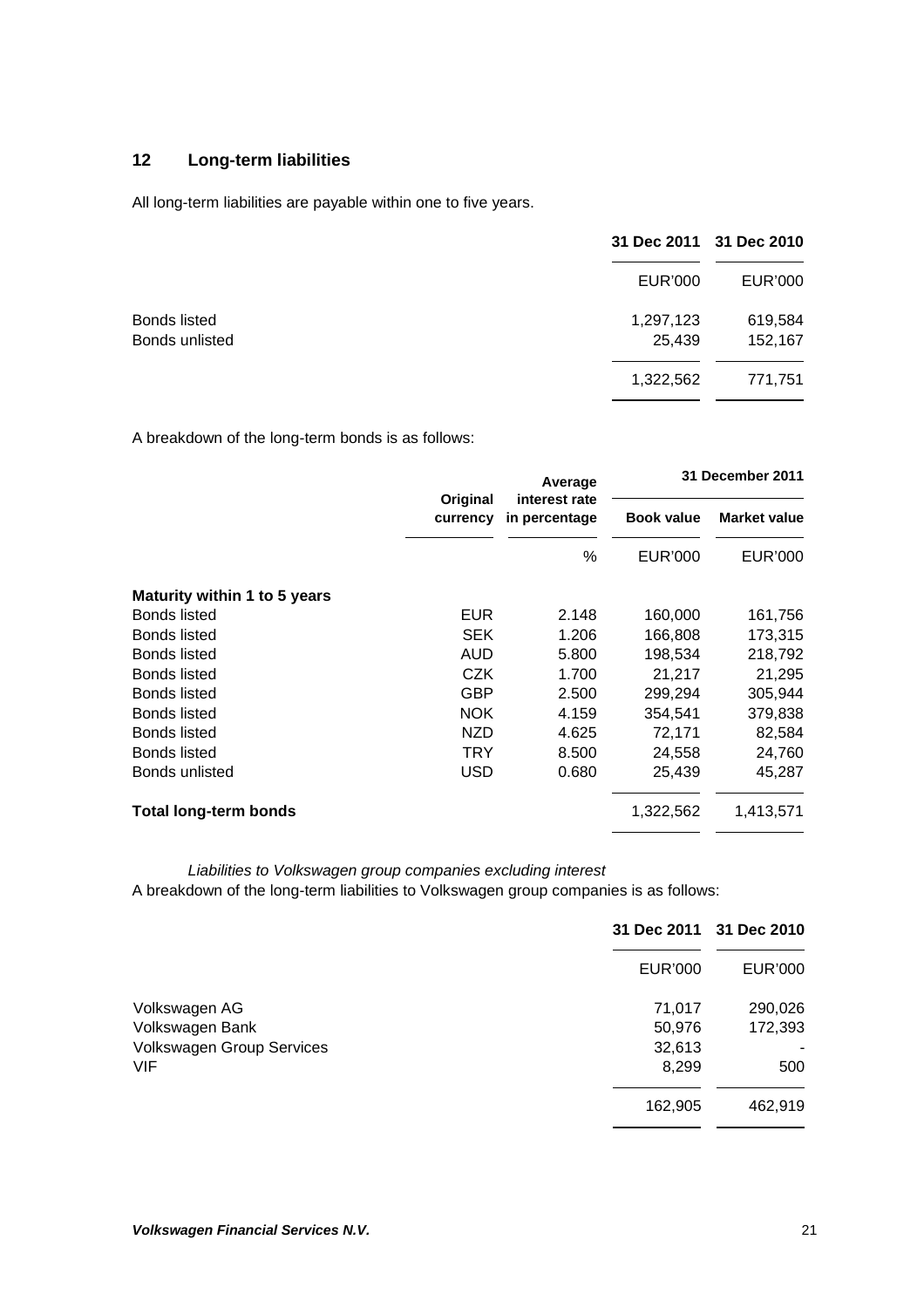## **13 Current liabilities**

|                                | 31 Dec 2011 31 Dec 2010 |                    |
|--------------------------------|-------------------------|--------------------|
|                                | <b>EUR'000</b>          | <b>EUR'000</b>     |
| Bonds listed<br>Bonds unlisted | 1,218,728<br>250,678    | 322,247<br>271,845 |
|                                | 1,469,406               | 594,092            |

A breakdown of the current bonds is as follows:

|                            | Original<br>currency | Average | 31 December 2011 |           |                                |                   |
|----------------------------|----------------------|---------|------------------|-----------|--------------------------------|-------------------|
|                            |                      |         |                  |           | interest rate<br>in percentage | <b>Book value</b> |
|                            |                      | %       | EUR'000          | EUR'000   |                                |                   |
| Maturity less than 1 year  |                      |         |                  |           |                                |                   |
| <b>Bonds listed</b>        | EUR                  | 2.256   | 650,000          | 654,698   |                                |                   |
| <b>Bonds listed</b>        | <b>SEK</b>           | 3.092   | 405.131          | 413,328   |                                |                   |
| <b>Bonds listed</b>        | <b>USD</b>           | 1.474   | 19,787           | 19,917    |                                |                   |
| <b>Bonds listed</b>        | <b>JPY</b>           | 0.050   | 26,110           | 29,858    |                                |                   |
| <b>Bonds listed</b>        | <b>NOK</b>           | 3.333   | 117,700          | 119,288   |                                |                   |
| Bonds unlisted             | <b>JPY</b>           | 0.876   | 250,678          | 274,115   |                                |                   |
| <b>Total current bonds</b> |                      |         | 1,469,406        | 1,511,204 |                                |                   |

### *Liabilities to Volkswagen group companies*

A breakdown of the current liabilities, including accrued interest to Volkswagen group companies is as follows:

|                                  |         | 31 Dec 2011 31 Dec 2010 |
|----------------------------------|---------|-------------------------|
|                                  | EUR'000 | <b>EUR'000</b>          |
| Volkswagen AG                    | 258,338 | 186,882                 |
| Volkswagen FSAG                  | 52,925  |                         |
| <b>Volkswagen Group Services</b> | 254,858 |                         |
| <b>VIF</b>                       | 500     |                         |
| Accrued interest                 | 5,623   | 6,456                   |
|                                  | 572,244 | 193,338                 |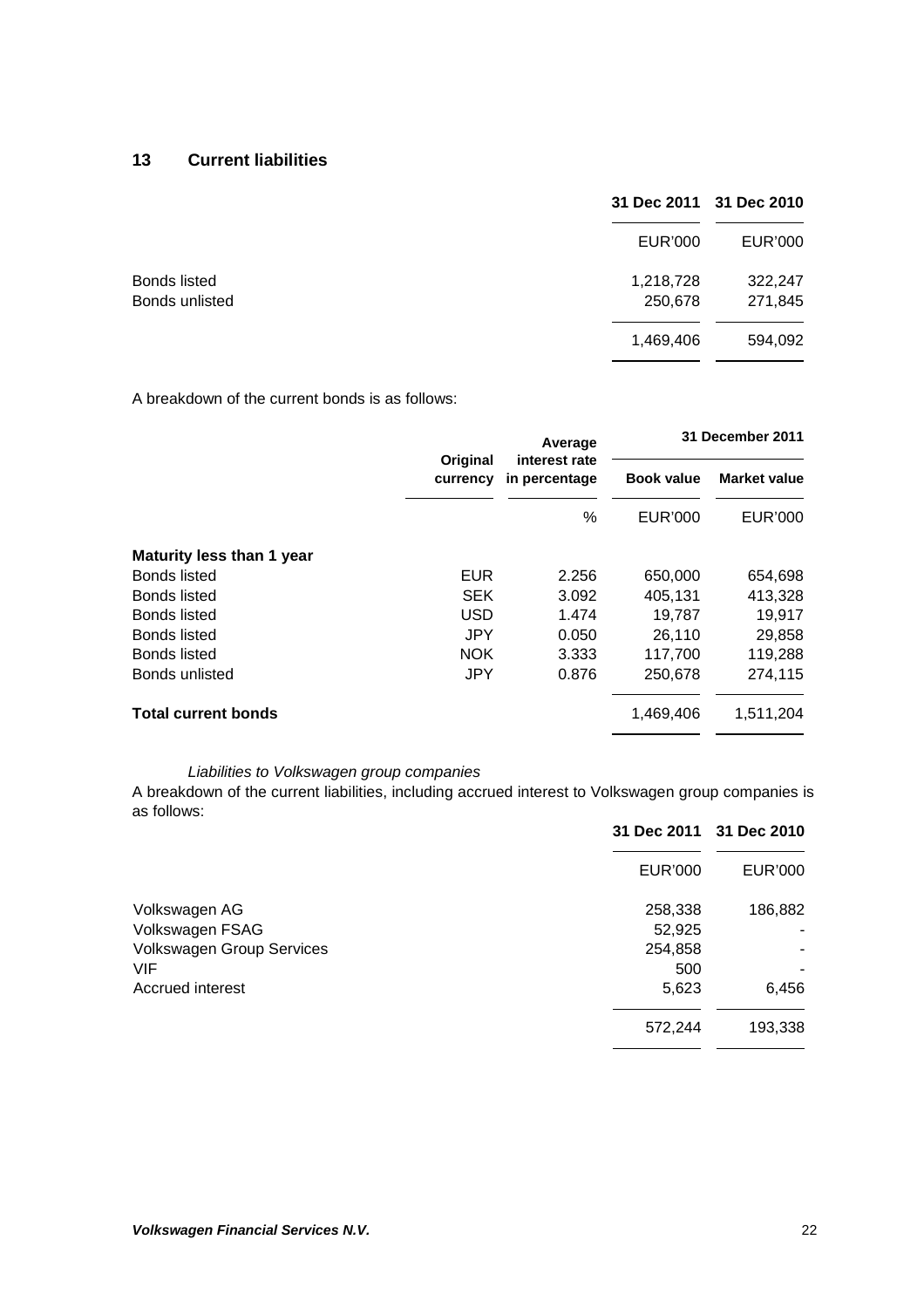## **14 Financial income and expenses**

*Interest and similar income*

|                               | 2011           | 2010           |
|-------------------------------|----------------|----------------|
|                               | <b>EUR'000</b> | <b>EUR'000</b> |
| Interest and similar income   | 115,191        | 71,916         |
| Interest and similar expenses | 92,974         | 64,984         |
|                               | 22,217         | 6,932          |

# **15 Other operating income**

|                                     | 2011    | 2010    |
|-------------------------------------|---------|---------|
|                                     | EUR'000 | EUR'000 |
| Miscellaneous income previous years | 2       | 15      |

## **16 Other operating expenses**

|                                       | 2011           | 2010    |
|---------------------------------------|----------------|---------|
|                                       | <b>EUR'000</b> | EUR'000 |
| Bank charges                          | 19             | 10      |
| <b>Translation losses</b>             | 3              |         |
| Miscellaneous expenses                |                | 3       |
| Miscellaneous expenses previous years |                | 1       |
|                                       | 22             | 14      |

## **17 General and administrative expenses**

|                                    | 2011    | 2010           |
|------------------------------------|---------|----------------|
|                                    | EUR'000 | <b>EUR'000</b> |
| Labour and other costs third party | 655     | 655            |
| Consulting and auditing fees       | 100     | 102            |
| EDP expenses                       | 65      | 65             |
| General office expenses            | 10      | 9              |
|                                    | 830     | 831            |

The labour and other costs third party is a charge from VIF for services rendered to FSNV.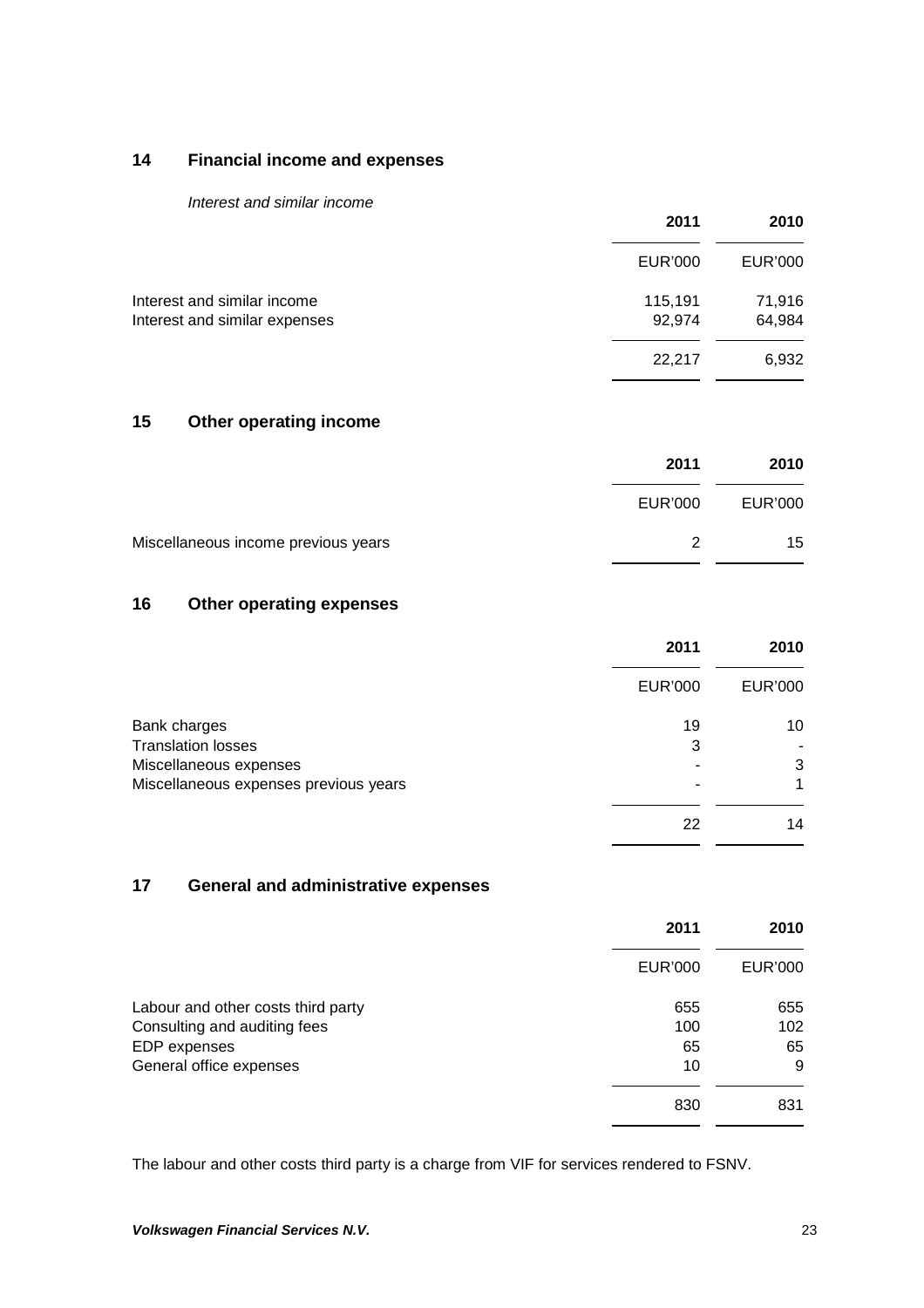## **18 Depreciation expenses**

Depreciation expenses can be broken down as follows:

|                                             | 2011    | 2010    |
|---------------------------------------------|---------|---------|
|                                             | EUR'000 | EUR'000 |
| Depreciation tangible fixed assets (note 5) | ٠       | 3       |

## **19 Auditor's fees**

The following fees, based on invoices and estimated work orders for accounting and tax services from PwC Netherlands, occurred in the reporting year:

| <b>EUR'000</b>                                                           | <b>EUR'000</b> |
|--------------------------------------------------------------------------|----------------|
| Audit of the financial statements<br>35<br>Other non-audit services<br>٠ | 34<br>17       |
| 35                                                                       | 51             |

## **20 Related parties**

All loans are granted to other group companies. The interest income is mainly derived from these group companies.

For receivables due from Volkswagen group companies see notes 6 and 7.

For liabilities to Volkswagen group companies see notes 12 and 13.

### **21 Average number of employees**

The employees are supplied by VIF. The costs regarding the work performed for FSNV are included in the service charges of EUR 655,200 which are shown under the general and administrative expenses.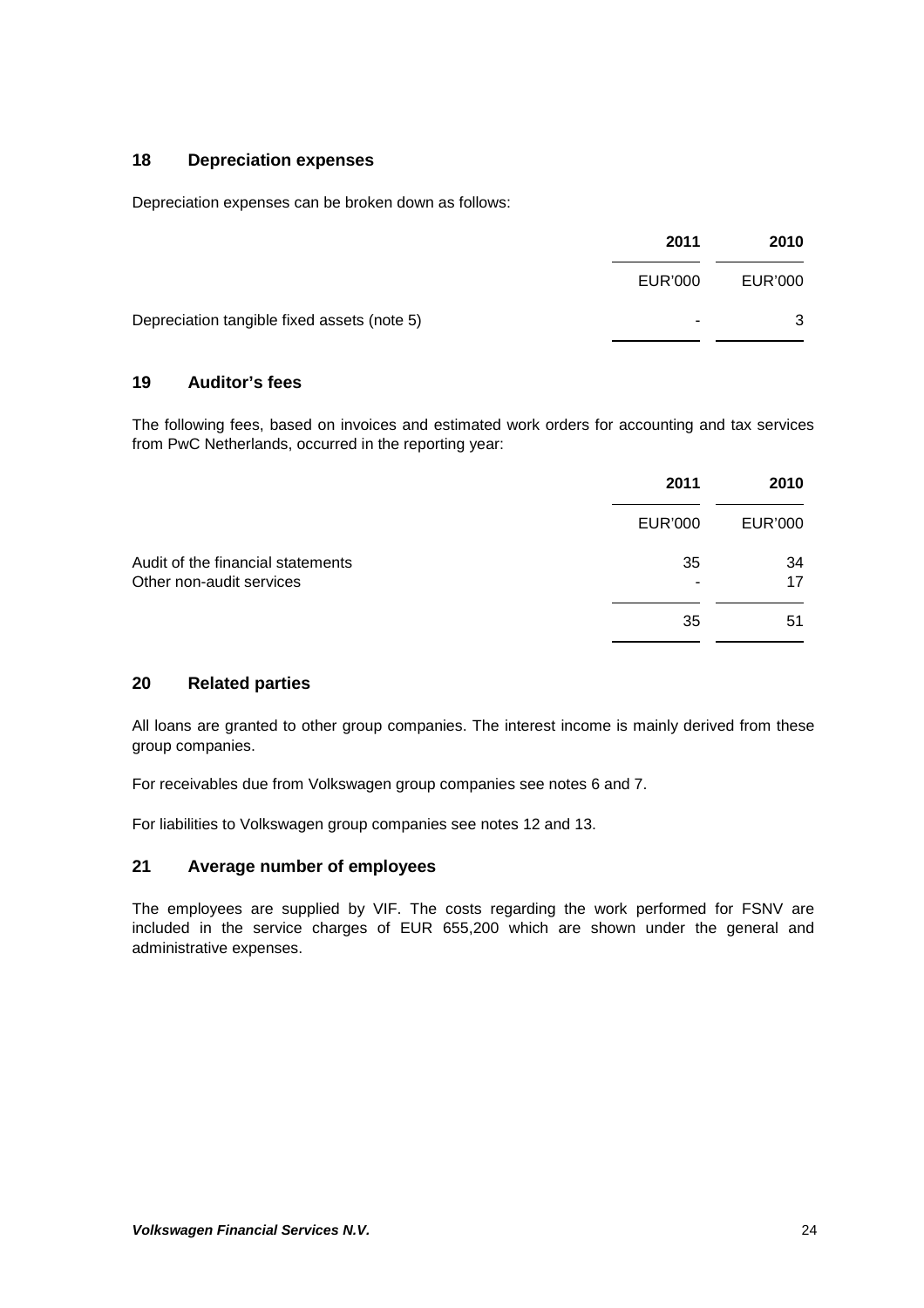## **22 Financial instruments**

The company's policy is to fully hedge its interest rate and exchange rate exposures.

The financial instruments of the company had the following notional amounts:

|                  | <b>Interest</b><br>swaps | Interest/<br>currency<br>swaps | FX<br>contracts | <b>Total</b> |
|------------------|--------------------------|--------------------------------|-----------------|--------------|
|                  | EUR'000                  | EUR'000                        | EUR'000         | EUR'000      |
| 31 December 2011 | 148.361                  | 2,485,662                      | 683,558         | 3,317,581    |
| 31 December 2010 | 83.990                   | 1,556,799                      | 287,118         | 1.927.907    |

The financial instruments of the company had the following positive or negative market values:

|                                      | <b>Interest</b><br>swaps | Interest/<br>currency<br>swaps | <b>FX</b><br>contracts | Total                |
|--------------------------------------|--------------------------|--------------------------------|------------------------|----------------------|
|                                      | EUR'000                  | EUR'000                        | <b>EUR'000</b>         | EUR'000              |
| 31 December 2011<br>31 December 2010 | $-779$<br>$-1,120$       | -770<br>844                    | $-5.147$<br>$-2,378$   | $-6,696$<br>$-2,654$ |

## **23 Taxation**

The taxation on the result of TEUR 4,531 can be specified as follows:

|                        | 2011    | 2010    |
|------------------------|---------|---------|
|                        | EUR'000 | EUR'000 |
| Result before taxation | 21,367  | 6,099   |
| Taxation on result     | 4,531   | 1,550   |
| Effective tax rate     | 21.2%   | 25.4%   |
| Applicable tax rate    | 25%     | 25.5%   |

## **24 Directors and supervisory directors**

Management Board:

- Frank Mitschke, Amsterdam
- Bernd Bode, Hannover

Supervisory Board:

Frank Fiedler, Braunschweig

The Management and Supervisory Board have not received any remuneration for 2011.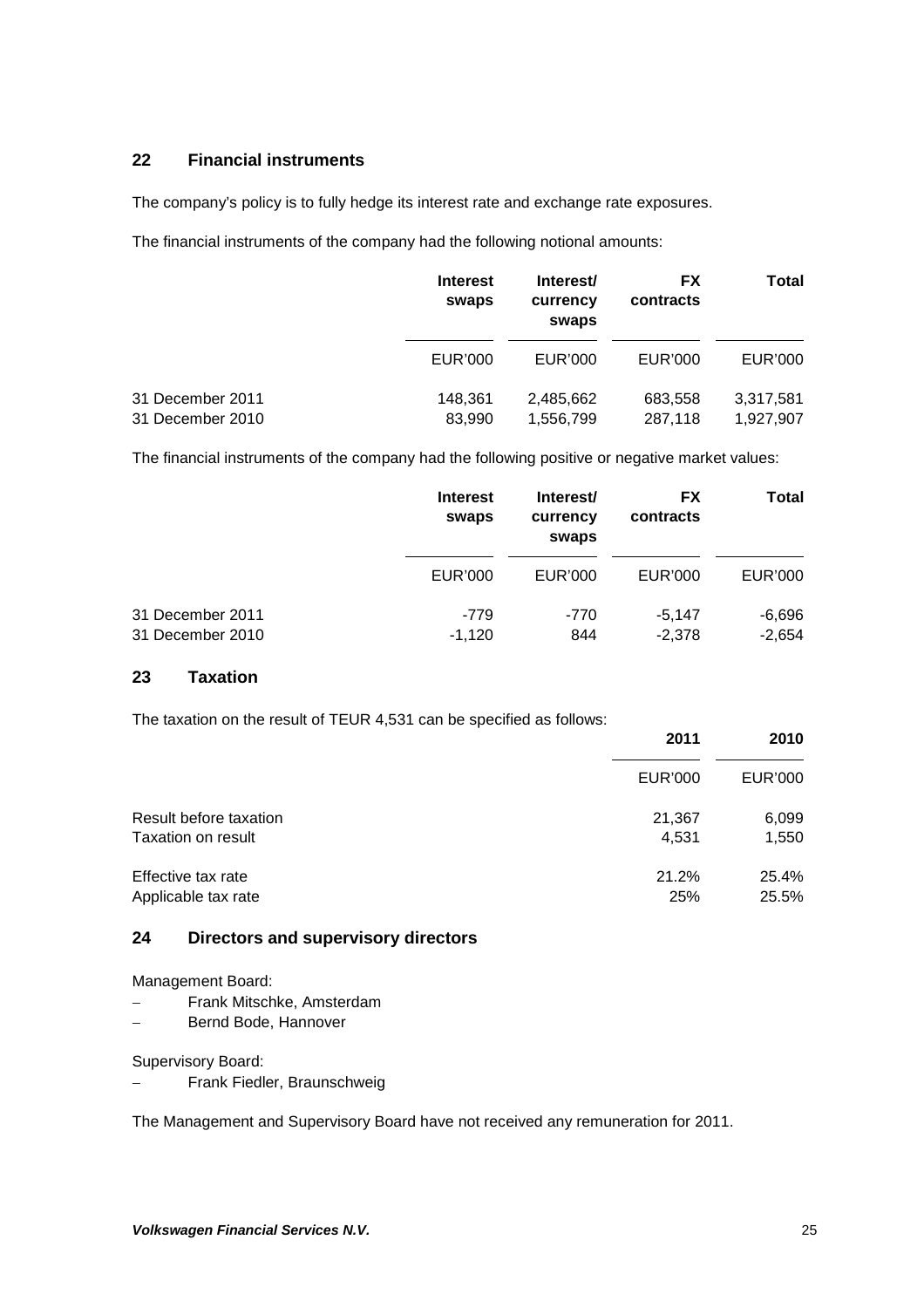The Management Board has declared that to the best of its knowledge:

- 1. the financial statements give a true and fair view of the assets, the liabilities, the financial position and the results of the company; and
- 2. the management report gives a true and fair view of the company's situation on the balance sheet date, the events that occurred during the year and the risks to which the company is exposed.

Amsterdam, 13 March 2012

Management Board **Supervisory Board** Supervisory Board

F. Mitschke F. Fiedler

Original signed by Original signed by

Original signed by B. Bode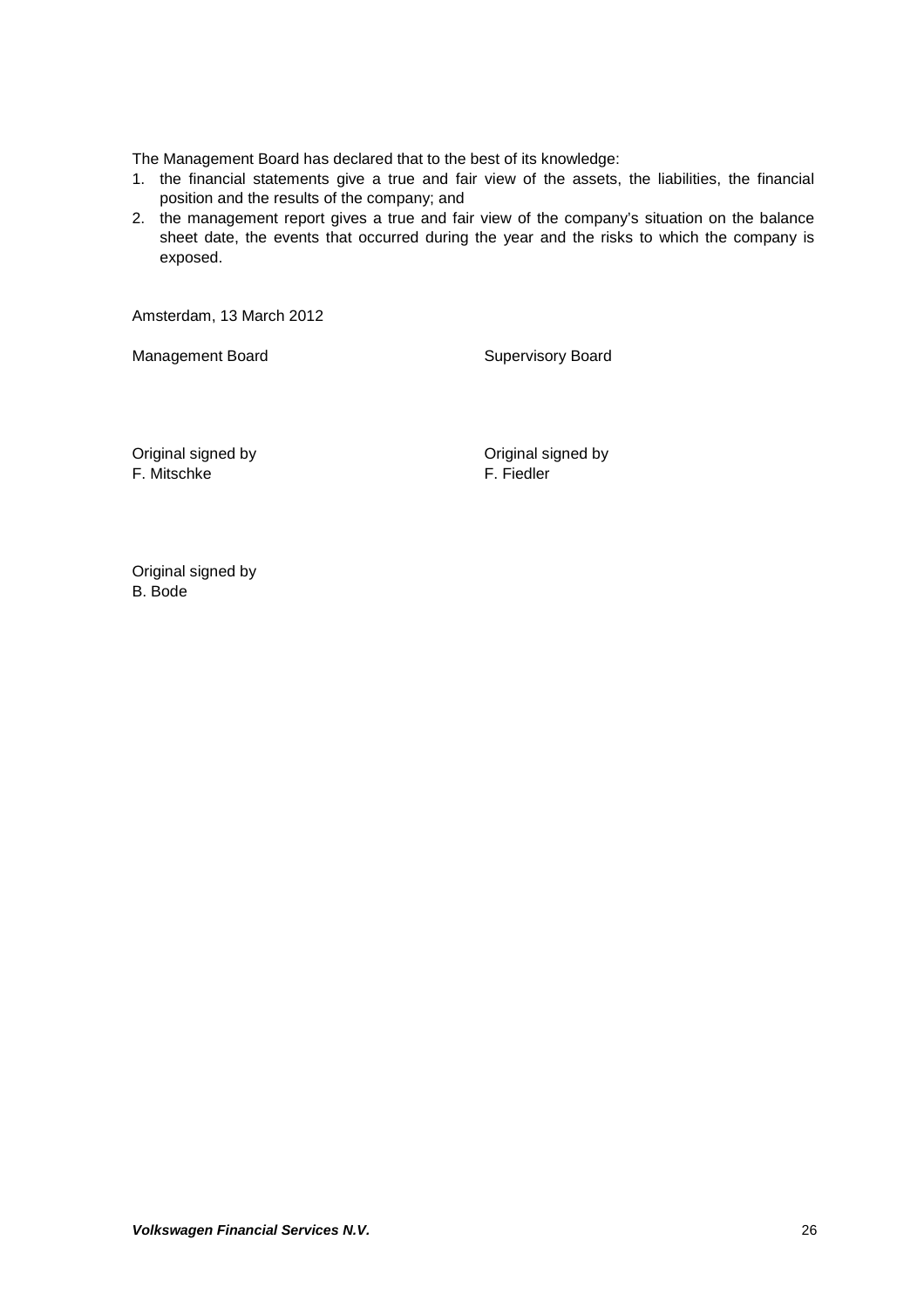# **Other information**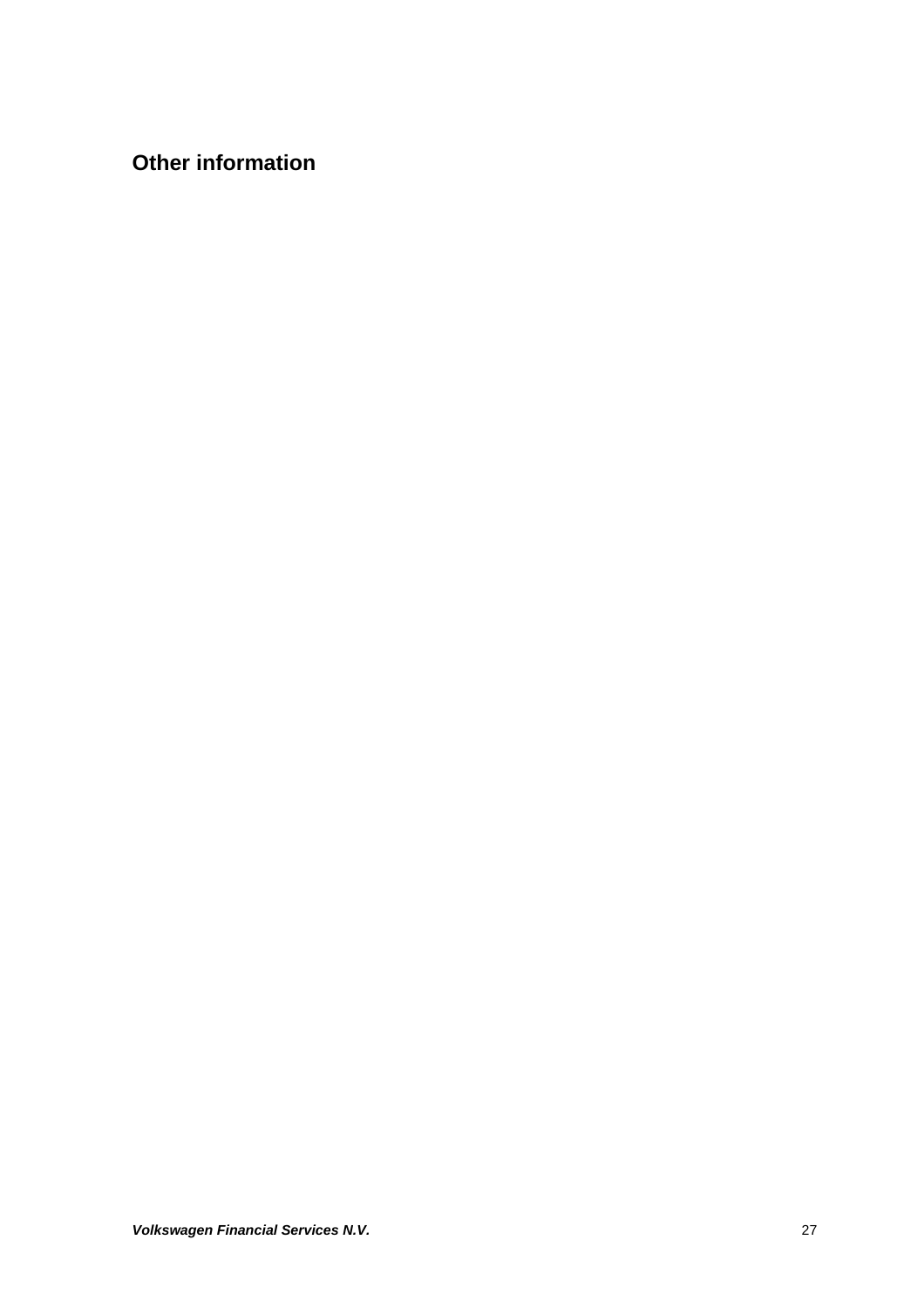# **Profit appropriation according to the Articles of Association**

The company's Articles of Association provide that appropriation of accrued profit is subject to the decision of the shareholders at the general meeting of shareholders. The company can only make distributions to the shareholders and other persons entitled up to an amount which does not exceed the amount of the distributable reserves. The general meeting may resolve to pay dividends from legally distributable reserves.

## **Proposed appropriation of profit**

Management proposes to retain the 2011 profit of EUR 16,835,978.69.

## **Post balance sheet events**

No post balance sheet events occurred.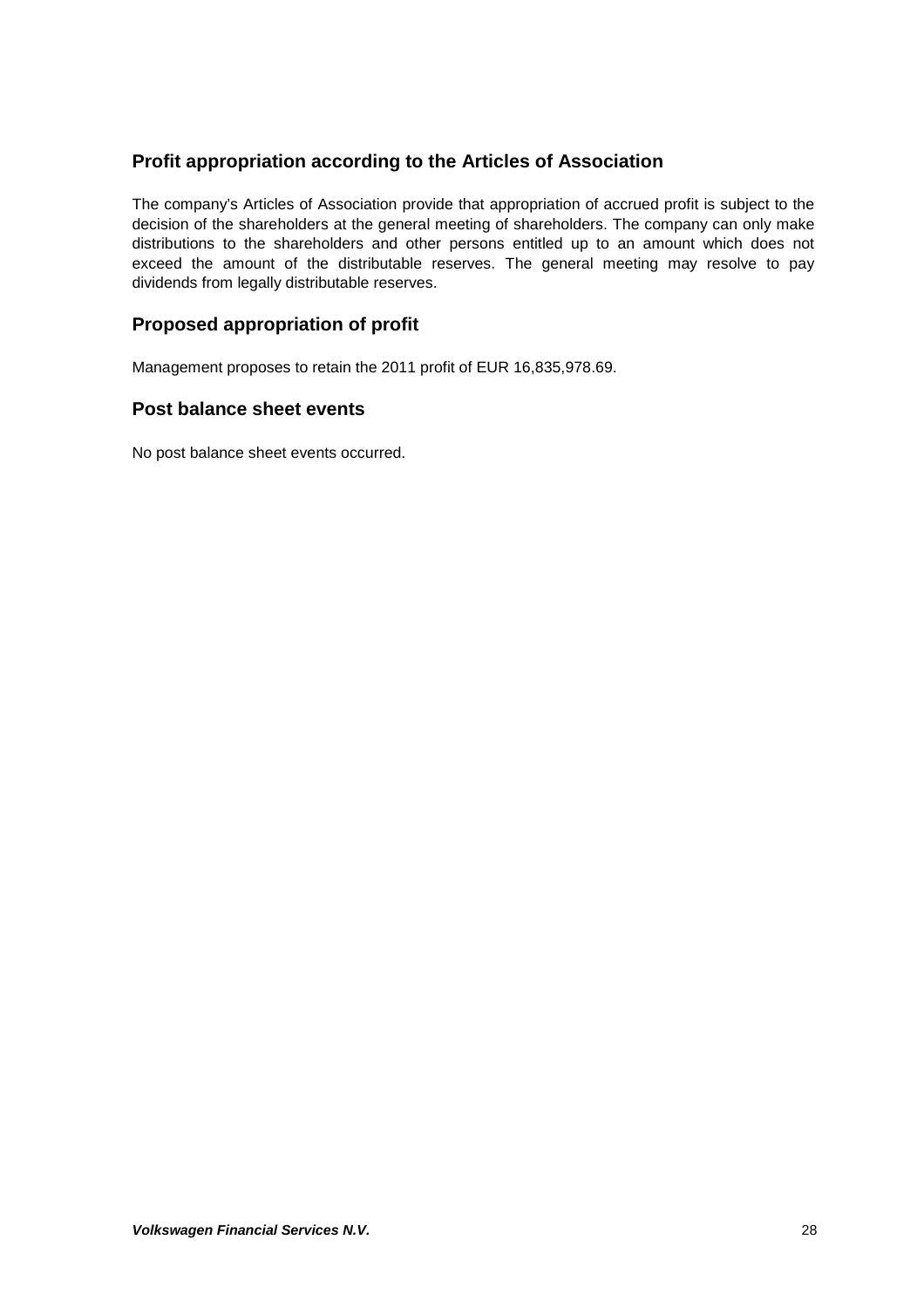**Independent auditor's report**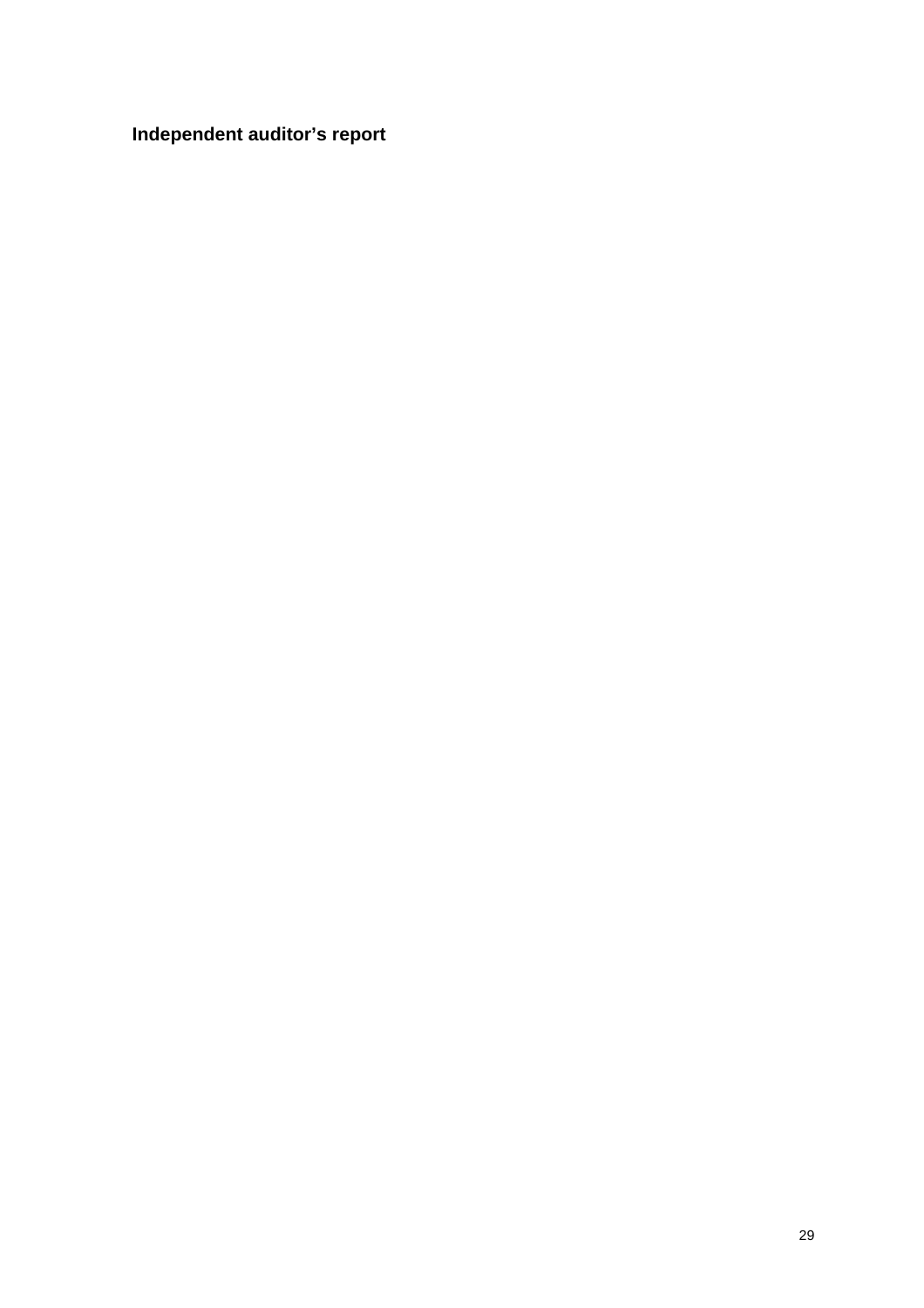

# *Independent auditor's report*

To: the General Meeting of Shareholders of Volkswagen Financial Services N.V.

## *Report on the financial statements*

We have audited the accompanying financial statements 2011 of Volkswagen Financial Services N.V., Amsterdam, which comprise the balance sheet as at 31 December 2011, the income statement for the year then ended and the notes, comprising a summary of accounting policies and other explanatory information.

#### *Management's responsibility*

Management is responsible for the preparation and fair presentation of these financial statements and for the preparation of the management report, both in accordance with Part 9 of Book 2 of the Dutch Civil Code. Furthermore, management is responsible for such internal control as it determines is necessary to enable the preparation of the financial statements that are free from material misstatement, whether due to fraud or error.

#### *Auditor's responsibility*

Our responsibility is to express an opinion on these financial statements based on our audit. We conducted our audit in accordance with Dutch law, including the Dutch Standards on Auditing. This requires that we comply with ethical requirements and plan and perform the audit to obtain reasonable assurance about whether the financial statements are free from material misstatement.

An audit involves performing procedures to obtain audit evidence about the amounts and disclosures in the financial statements. The procedures selected depend on the auditor's judgement, including the assessment of the risks of material misstatement of the financial statements, whether due to fraud or error. In making those risk assessments, the auditor considers internal control relevant to the company's preparation and fair presentation of the financial statements in order to design audit procedures that are appropriate in the circumstances, but not for the purpose of expressing an opinion on the effectiveness of the company's internal control. An audit also includes evaluating the appropriateness of accounting policies used and the reasonableness of accounting estimates made by management, as well as evaluating the overall presentation of the financial statements.

We believe that the audit evidence we have obtained is sufficient and appropriate to provide a basis for our audit opinion.

#### *Opinion*

In our opinion, the financial statements give a true and fair view of the financial position of Volkswagen Financial Services N.V. as at 31 December 2011, and of its result for the year then ended in accordance with Part 9 of Book 2 of the Dutch Civil Code.

*PricewaterhouseCoopers Accountants N.V., Fascinatio Boulevard 350, 3065 WB Rotterdam, P.O. Box 8800, 3009 AV Rotterdam, The Netherlands T: +31 (0) 88 792 00 10, F: +31 (0) 88 792 95 33, www.pwc.nl*

MC-e0243718u-av

'PwC' is the brand under which PricewaterhouseCoopers Accountants N.V. (Chamber of Commerce 34180285), PricewaterhouseCoopers Belastingadviseurs N.V. (Chamber of Commerce 34180284), PricewaterhouseCoopers Advisory N.V. (Chamber of Commerce 34180287), PricewaterhouseCoopers Compliance Services B.V.<br>(Chamber of Commerce 51414406), PricewaterhouseCoopers B.V. (Chamber of C services are governed by General Terms and Conditions ('algemene voorwaarden'), which include provisions regarding our liability. Purchases by these companies are<br>governed by General Terms and Conditions of Purchase ('alge